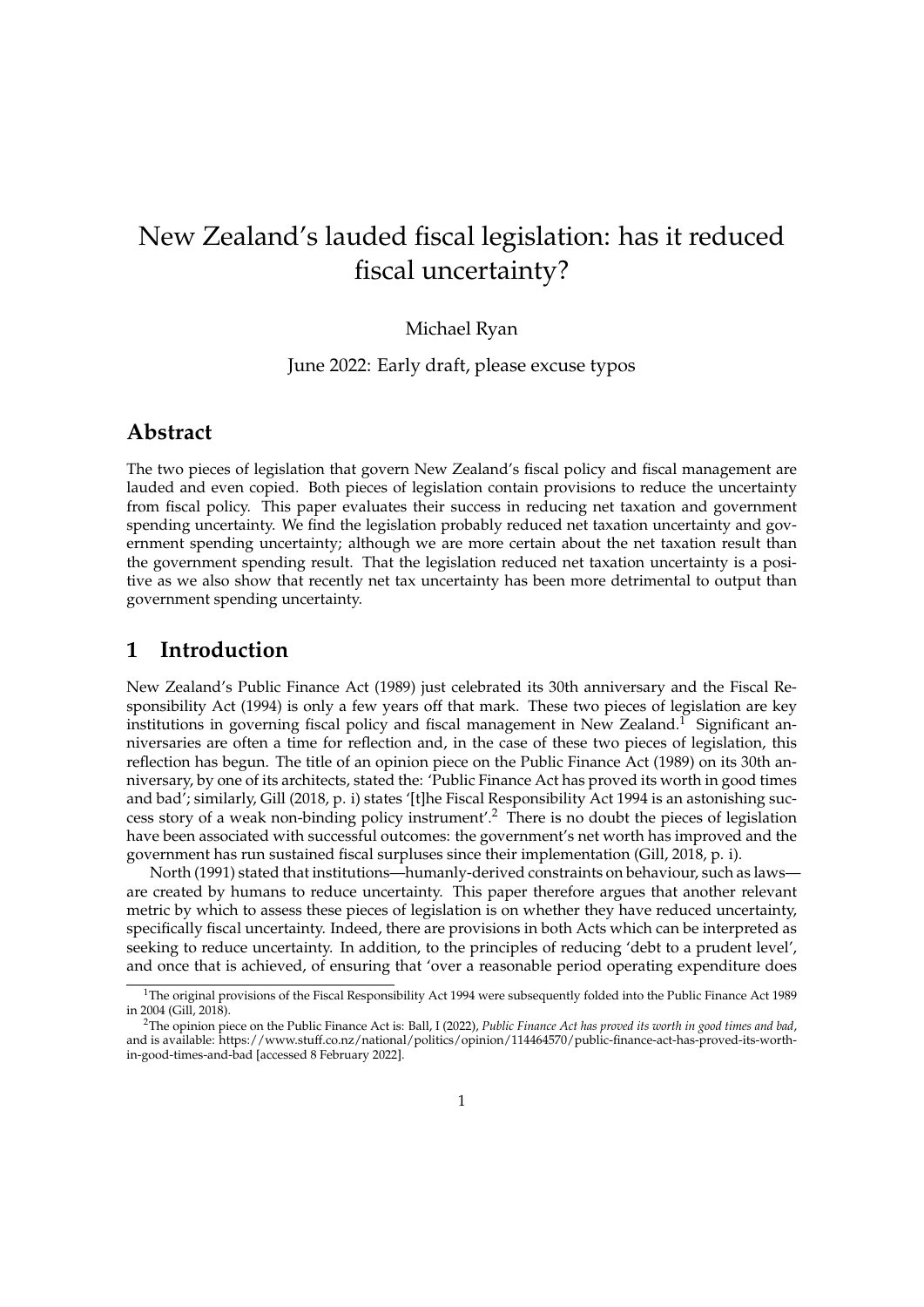not exceed operating revenue', the Public Finance Act (1989) requires that the 'government pursue policies which are consistent with maintaining a reasonable degree of predictability about the level and stability of taxation rates in the future' (Barker et al., 2008, p. 34). Further, the Act contains various reporting requirements to set out forecasts and intentions over various periods of time. The Fiscal Responsibility Act, by requiring the government, via the Fiscal Strategy Report, to state their short-term fiscal intentions and long term fiscal objectives for fiscal policy, seeks to reduce the public's uncertainty concerning policy, as it provides, in the words of Gill (2018, p. 10), a 'commitment device'.

Not all readers, on the face of it, will be interested in the success or otherwise of two pieces of legislation in a small country at the bottom of the world. However, we would argue there are reasons they should be. Firstly, for those readers interested in the structure and nature of institutions, the Fiscal Responsibility Act is interesting. As Gill (2018) points out, the Fiscal Responsibility Act is not legally enforceable, and thus it does not bind the government; it is only because both major parties in the New Zealand parliament have endorsed it, that there is an enforcement mechanism in place: political pressure. As Treasury (2015, p. 6) notes, the requirements of the Act to outline intentions and objectives approximate 'the legislated fiscal rules of other countries, with the difference being that specific targets are not set down in law.'

Secondly, the pieces of legislation are lauded—a former Director of the Fiscal Affairs Department at the International Monetary Fund, said: 'New Zealand has pioneered, and refined over the years, comprehensive fiscal reporting requirements, intended to ensure transparency, and to promote time consistency and a broad debate of the fiscal policy choices of successive Governments'.<sup>3</sup> Further, many countries have adopted similar pieces of legislation; Gill (2018, p. i) states: 'New Zealand's pioneering approach based on fiscal transparency was followed by other countries including Australia with the Charter of Budget Responsibility Act (1998) and the United Kingdom with the Charter for Budget Responsibility (2011)'. Thus what we learn from studying New Zealand's legislation will apply to other countries that have adopted similar legislation (or are considering it).

The specific research question this paper addresses is: did the change in laws constraining and informing the conduct of fiscal management and fiscal policy in New Zealand lead to a reduction in fiscal policy uncertainty? In particular, was government spending uncertainty and net tax uncertainty reduced? The chief contribution of this paper is an econometric-based evaluation of whether these two pieces of world-leading legislation did indeed reduce fiscal policy uncertainty. The second contribution of this paper is to show which type of fiscal policy uncertainty is more detrimental to the New Zealand economy. In line, with some studies from other countries, we find that, at least since 1994, net tax uncertainty has been more damaging.

The paper is structured as follows. Section 2 describes the data we use, as well as our modelling framework. Section 3 reports our results and section 4 concludes.

# **2 Data and modelling framework**

#### **Constructing our data set**

Our baseline model has three variables: real GDP per capita, real government spending and real net taxation per capita. All variables are expressed in 2009/10 dollar terms. In discussing the construction of these variables we begin with the fiscal series. Government spending is the aggregate

<sup>3</sup>Ter-Minassian, T. (2014). External Review of the Treasury's Fiscal Policy Advice; available https://www.treasury.govt.nz/sites/default/files/2014-10/tfpa-2908566.pdf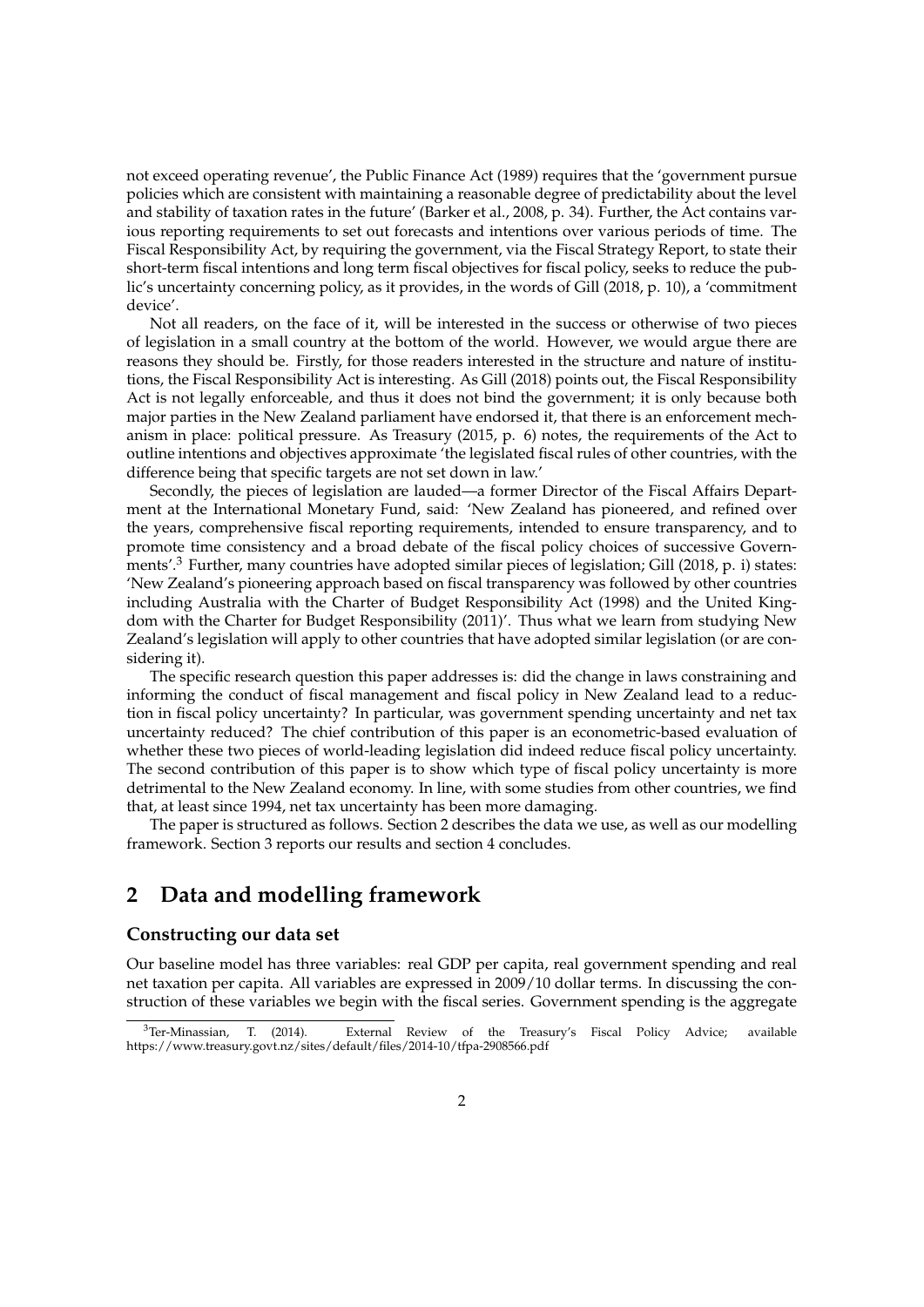of government consumption and government investment, whilst net taxation is tax revenue less government transfers. Constructing historically consistent fiscal series is complicated by a number of changes in accounting practices for the New Zealand Crown accounts through the years: the change from cash to accrual/GAAP accounting principles in 1994 being the most significant. For the period 1982Q2 to 2010Q4 our real government consumption, real government investment, nominal tax and nominal transfer series are taken from the dataset used in Claus et al. (2006) (further updated to 2010Q4 by Dungey & Fry, 2009 and then by Treasury analysts); these authors, either employed by the Treasury or under contract to the Treasury (Dungey and Fry) appear to have done as best they could to reconcile the series constructed under different arrangements.<sup>4</sup>

To ensure we have a sufficient sample prior to the legislative reform we seek to extend the fiscal series backwards from 1982Q2. For the real (volume) government consumption series and the real government investment series from 1961Q1 to 1979Q1, we use the corresponding series of Grindell (1981); Grindell created a set of quarterly national accounts on an SNA basis before Statistics New Zealand started officially producing them. The challenge is then how to estimate the missing data from 1979Q2 to 1982Q1 when the 'Treasury data set', the data set described above, begins. Our procedure for doing so is a two-step process which takes advantage of the Chow-Lin procedure (Chow & Lin, 1971). The Chow-Lin procedure is a regression-based procedure for temporal disaggregation; it estimates higher frequency data from lower frequency data. It has two inputs: a lower frequency series (annual in our case) and an 'indicator' series on the same frequency as the lower frequency data you wish to estimate (quarterly in our case); the indicator informs the lower frequency pattern of disaggregation.<sup>5</sup>

To create (separate) indicator variables for the real (volume) government consumption series and the real government investment series, we use a Kalman smoothing algorithm to generate estimates of the series from 1961Q1 (we call this series the 'Kalman-derived series'). The Kalman smoothing algorithm, in this case, uses the time series properties of the known quarterly values to interpolate the missing quarters.<sup>6</sup> Then, having created the indicator series, we can now implement the Chow-Lin procedure. The lower frequency data for the real (volume) government consumption series and the real government investment series are the corresponding March year totals from Dalziel and Lattimore (2001). We impose the restriction that the quarterly series produced by the Chow-Lin procedure need to add to the relevant March year total.

The Chow-Lin procedure creates quarterly estimates from 1961Q1, from this time series the quarterly estimates for the period 1979Q2 to 1982Q1 are then used as our final estimates for the missing values (after they are rebased into 2009/10 dollars) and they are spliced into Grindell and Treasury datasets.<sup>7</sup> The Treasury dataset ends in 2010Q4, to extend the two series forward we source government consumption and government investment series from Statistics New Zealand's Infoshare and splice these on to the end of our dataset.<sup>8</sup>

In terms of extending our tax series backwards, we follow a similar process as discussed above.

<sup>&</sup>lt;sup>4</sup>We are grateful to the New Zealand Treasury for supplying the data.

<sup>5</sup>An indicator is not a necessary requirement of the Chow-Lin procedure but (a relevant) indicator will improve lower frequency estimates. As a regression-based method, the Chow-Lin procedure only incorporates information from the indicator variable if it is correlated with the higher frequency variable. We implemented the Chow-Lin procedure using R's tempdisagg package (Sax & Steiner, 2013).

 $6$ The Kalman smoothing algorithm uses the state space representation of an ARIMA model to estimate quarterly values; the best ARIMA model is chosen using Information Criterion. We implement this in R's ImputeTS package (Moritz & Bartz-Beielstein, 2017).

<sup>&</sup>lt;sup>7</sup>When we use the term splice throughout this paper, we use this as shorthand for the following procedure: (1) examine the overlapping values for the two series, (2) decide which of the two series has the most 'reliable' level value at the point of overlap, (3) apply the growth rates of the other series to this level value.

<sup>&</sup>lt;sup>8</sup>Government consumption is seasonally adjusted Final Consumption Expenditure: General Government (SNE046AA); Government investment is seasonally adjusted Gross Capital Formation: General government (SNE037AA)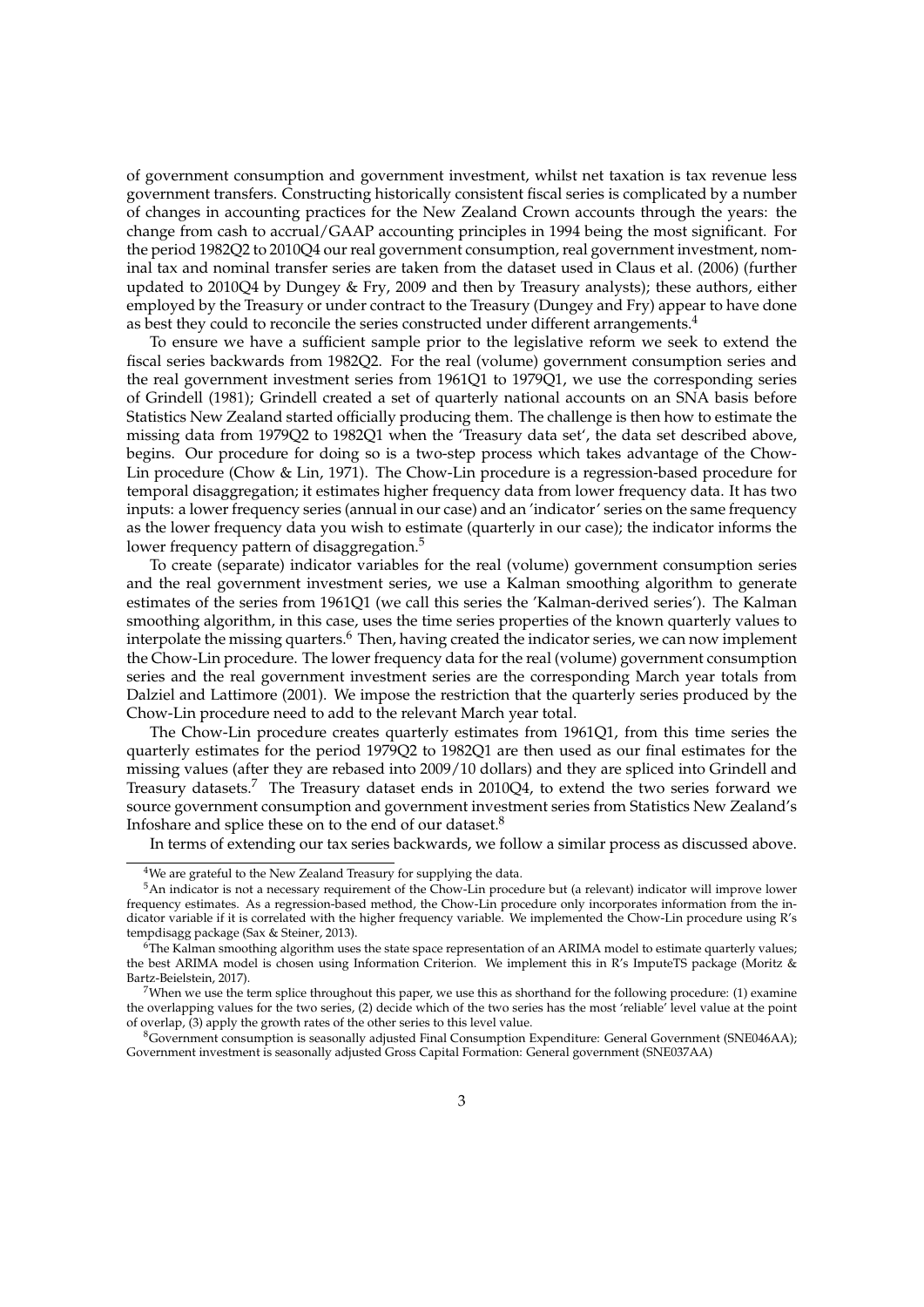To create an indicator series we start with quarterly government revenue data from Buckle and Snively (1979), which are available from 1960Q1 to 1979Q2. This revenue data are revenue from taxation, as well as revenue from the government's trading activities; the latter is very small relative to the former, however. The first thing we note with these data is they are highly seasonal, so we seasonally adjust them using the X-13 procedure. Then, as with the government consumption and investment series, we use Kalman smoothing to generate an indicator series (this time from 1960Q1 to 1984Q2).

Again, this indicator series is used with the Chow-Lin procedure; the other input into the Chow-Lin procedure, a lower frequency series, is the annual totals of taxation revenue (in March years). The annual totals of taxation revenue are from the Treasury's historical fiscal indicators dataset for the March years 1972 to 1983 ('Total Crown Tax Receipts'), while for the March years 1961 to 1971, the taxation totals are from NZPC (1979) ('Total Central Government Taxes'). $9$  The restriction is again applied that the resulting quarterly disaggregated series need to add to the relevant March year taxation total. The quarterly disaggregated series are produced for the period 1961Q1 to 1984Q2; this series is then spliced to the beginning of the Treasury dataset. For taxation, however, there is an important difference in our splicing procedure compared to what we did with the government investment and consumption series. For those latter series we used the data reported in Grindell (1981) for the 1961Q2 to 1979Q1 period and only used the interpolated data for missing period: 1979Q2 to 1982Q1. In the case of tax, the quarterly data we had for 1961Q2 to 1979Q2 were revenue estimates, which reflect tax but also a small amount (around five percent on average) of government trading revenue. To avoid changes in government trading revenue being conflated with tax changes, we use Chow-Lin generated tax series estimates for the period 1961Q2 to 1982Q1 , rather than just the period of the missing data: 1979Q3 to 1982Q1 (and using the revenue estimates from Buckle & Snively, 1979 for the 1961Q2 to 1979Q2 period). To extend the Treasury data set forward to 2017Q4, we splice the tax data for the period 2011Q1 to 2017Q4 as reported in Hamer-Adams and Wong (2018) on to the end of it.

We were unable to source any historical quarterly transfer data prior to 1982Q2. Claus et al. (2006, p.5) seem to have run into this problem as well: '[p]rior to 1994 transfer payments data are available on a less frequent basis'. They interpolate the data for 1982 to 1994 using 'known relative quarterly allocations'. Again we use the Kalman smoother to create a quarterly indicator series back to 1961Q2. Dalziel and Lattimore (2001) provide annual estimates of social security expenditure for the period 1960-2000, which we then update with Treasury data until 2010. We use the Chow-Lin procedure with our Kalman smoothed estimates for the period 1961Q2 to 2010Q4 as an indicator, and a restriction that the resulting quarterly estimates must add to the relevant annual totals, to generate quarterly estimates for the period 1961Q2 to 1982Q1. These estimates are then spliced to the Treasury data set. As with the tax data, we also splice the transfer data for the period 2011Q1 to 2017Q4, as reported in Hamer-Adams and Wong (2018), on to the end of the Treasury data set to extend it forward to 2017Q4.

We need three more variables. The first is real GDP, this is taken from NZIER's Data1850 database, which in turn is an update of the historical estimates of Hall and McDermott  $(2011).^{10}$ The second is the nominal GDP deflator. The Treasury dataset again provides a series for the period 1982Q2 to 2010Q4 and this is easy to extend forward using data available from Statistics New Zealand's Infoshare (series code: SNE173AA). For the period 1961Q2 to 1979Q1, a series is reported

 $9NZPC$  (1979) contains data up until 1979. The 1972-79 estimates for 'Total Central Government Taxes' are the same as the corresponding estimates for 'Total Crown Tax Receipts' in the Treasury's historical fiscal indicators data set. The Treasury's historical fiscal indicators data set is available here: https://www.treasury.govt.nz/publications/informationrelease/data-fiscal-time-series-historical-fiscal-indicators

<sup>10</sup>NZIER's Data1850 database is the raw data presented in Briggs (2003); it can be accessed here: https://data1850.nz/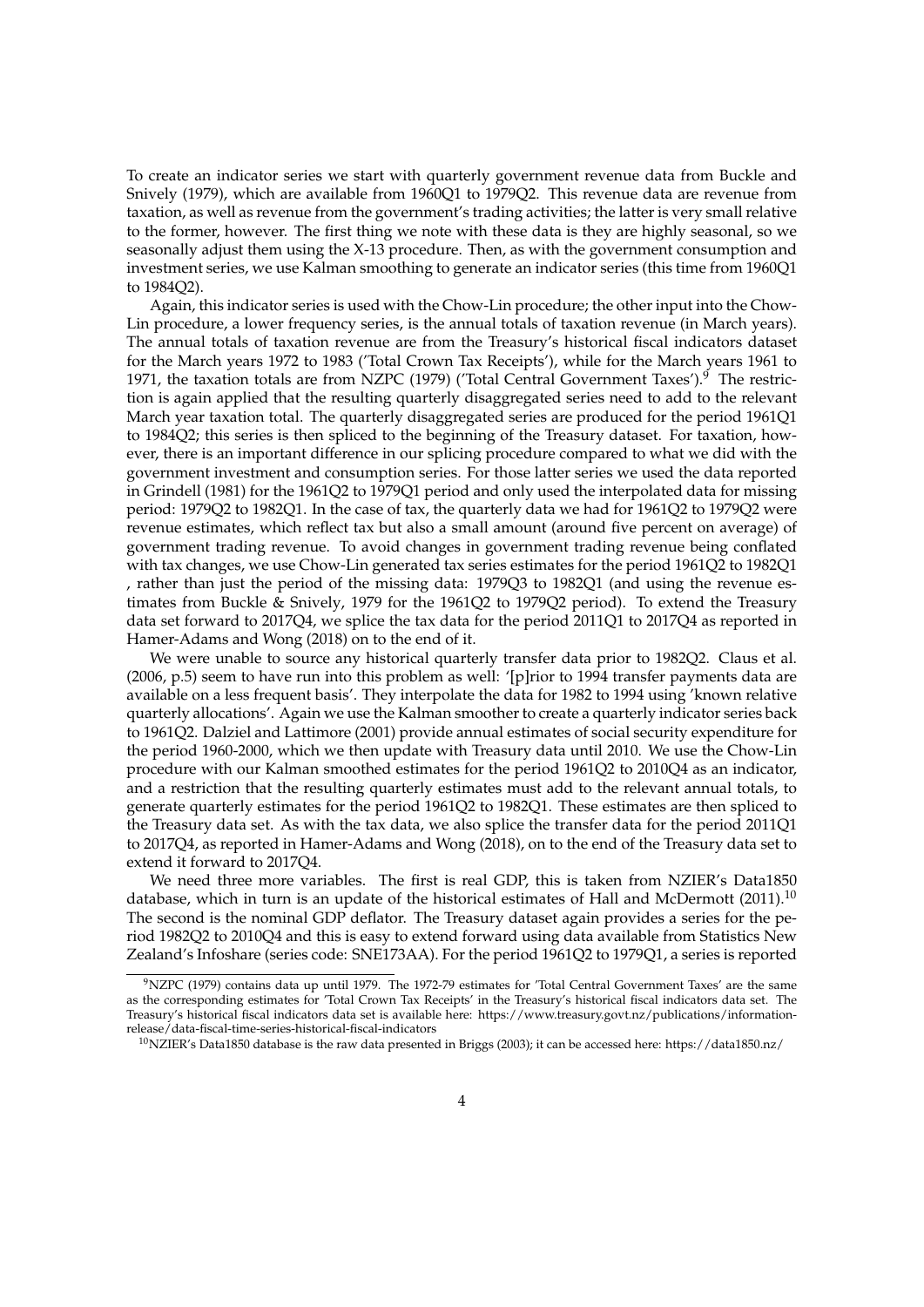by Grindell (1981). This again leaves a period with missing data: 1979Q2 and 1982Q1. To interpolate this series we use Chow-Lin procedure with the following indicator variables: the consumer price index, the overseas price indices for exports, and the overseas price indices for (all sourced from Infoshare). We impose the requirement that interpolated quarterly series must average to relevant the March year annual index value. These March year index values are calculated by dividing the March year nominal GDP estimates from the Data1850 database by the corresponding March year real GDP estimates.

The final series we need is total population. Up and until 2010Q4, we get the annual totals from the Data1850 database. We then use the Chow-Lin procedure (with no indicator), with the requirement that the quarterly estimates must average (mean) to the corresponding March year total. From 2010Q4, we base our estimates on the quarterly growth rate in the working age population series from Infoshare (series: DPE059AA).

There are two final things to note regarding the data construction. Although many of the real and deflator series we use to construct our time series start off with different base years, we are careful to ensure that the final time series are all expressed in 2009/10 dollars. Secondly, our data set stops at 2017Q4 as this was the last quarter we could find transfer data for, it begins in 1961Q2 as this is the first quarter Grindell (1981) reports the GDP deflator for.

Figure 1 plots tax and transfers expressed as a percentage of nominal GDP; as well as real government spending (consumption plus investment) expressed as a share of real GDP. Starting with government spending (the top panel of the figure), what is noticeable is the sharp drop of the ratio of government spending to GDP in 1972Q1 before it rebounds straight away—the ratio is 0.24 in 1971Q4, 0.19 in 1972Q1 and 0.24 in 1972Q3—1972Q1 is clearly an unusual data point. This anomaly is evident in the raw data as well of Grindell (1981). We can not think of an economic reason to explain this phenomenon. In terms of how to handle it, we leave it in our data set and we run a robustness test where we omit it from the sample to see if our results change.

Hawke (1985, p. 315) notes that before the early 1970s fiscal policy 'did not usually make a direct injection to demand in New Zealand'. In contrast, Wells (1987) notes 1976 until 1984 was a period where the government sought to use fiscal policy as a tool of active demand management hence the increase in its share of the economy. The evolution of government spending over the 1960s, 1970s and until 1984, we observe in panel one of figure 1, concurs with the idea of government playing an increasing role in the economy from the mid-1970s. From its peak in 1983, government spending slowly edges down over the 1980s (although with a sharp spike in 1985). Post the election of a new National government in late 1990, we see a noticeable decline in government expenditure fall as a share of GDP, as the government sought to pay down debt. From this low point, government spending has slowly drifted up again as lower debt allowed governments more fiscal space (and the Global Financial Crisis necessitated the use of that fiscal space).

Tax cycles between 20 and 25 percent of GDP until the mid-1970s; see panel two of figure 1. The ratio then trends up to around 28 percent of GDP in 1984. Drawing on a comment in Hawke (1985, p. 301), we conjecture that the interaction of the high inflation in the period 1975 to 1982 with the progressivity of the income tax system, was a reason for this increase in tax revenue as average tax rates increased. There is a further shift upwards in the tax ratio again from 1986 to just prior to the global financial crisis. This second shift reflects the desire of successive governments to initially pay down debt and then keep it at low levels. Finally around 2009 there a slight shift down in the tax ratio: a result of effects of the global financial crisis on incomes and consumption and, two, the 2010 tax reform (Gemmell & Gill, 2016, p. 6).

Transfers fall slightly as a share of GDP from 1960 to 1970 but from the mid-1970s, transfers pick up (see panel three of figure 1). Gibbons (2017, figure 12) suggests this is primarily driven by an increase in superannuation expenditure; this is consistent with a 'relatively generous uni-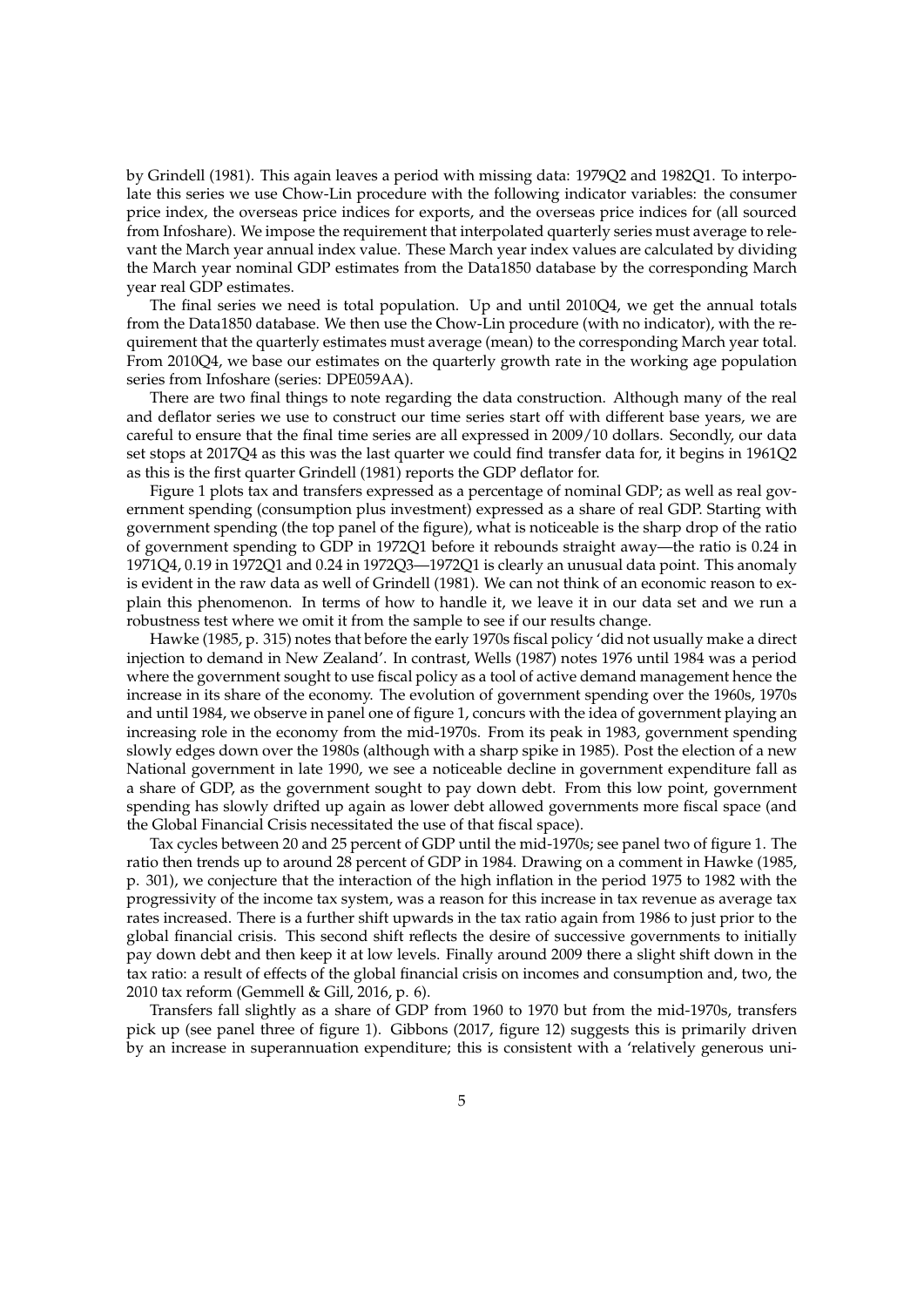

Figure 1: Variables used in the estimation of the VAR

*All variables are a percent of GDP*

versal pension' introduced in 1976 (Boston, 1993). In addition, unemployment benefit payments increased in the 1980s and early 1990s owing to raising unemployment (Gemmell & Gill, 2016, p. 6); the combined effects of these two developments see transfers peak as a percent of GDP in 1992. The transfer series then starts to fall as a share of GDP, in part, reflecting an increase of the eligibility age for superannuation from 60 to 65 in the 1991 Budget as well as cuts to most welfare benefits in the 1990 December mini-budget ('the Economic and Social Initiative'). Only in 2005, when Labour introduced Working for Families does the fall in the share of transfers of GDP cease and very partially reverse itself.

#### **2.1 Our empirical framework**

Our empirical framework for estimating government spending and net tax (revenue) uncertainty is the model developed by Popiel (2020). Popiel (2020) expands on the model of Blanchard and Perotti (2002) to allow for stochastic volatility—as we shall see, the stochastic volatility forms the basis for estimating fiscal policy uncertainty.

Popiel (2020) starts with the Blanchard and Perotti (2002) model. This model estimates the effects of surprise government spending and net tax changes on GDP using a Structural VAR model. The model starts from a reduced form of:

$$
y_t = C + \sum_{i=1}^{i=p} \Gamma_i y_{t-i} + u_t
$$
 (1)

where *y<sup>t</sup>* is a vector containing (natural log of the following variables): real net taxation per capita (nominal taxation minus nominal transfers deflated into real terms using the nominal GDP deflator), real government spending per capita (consumption plus investment) and real GDP per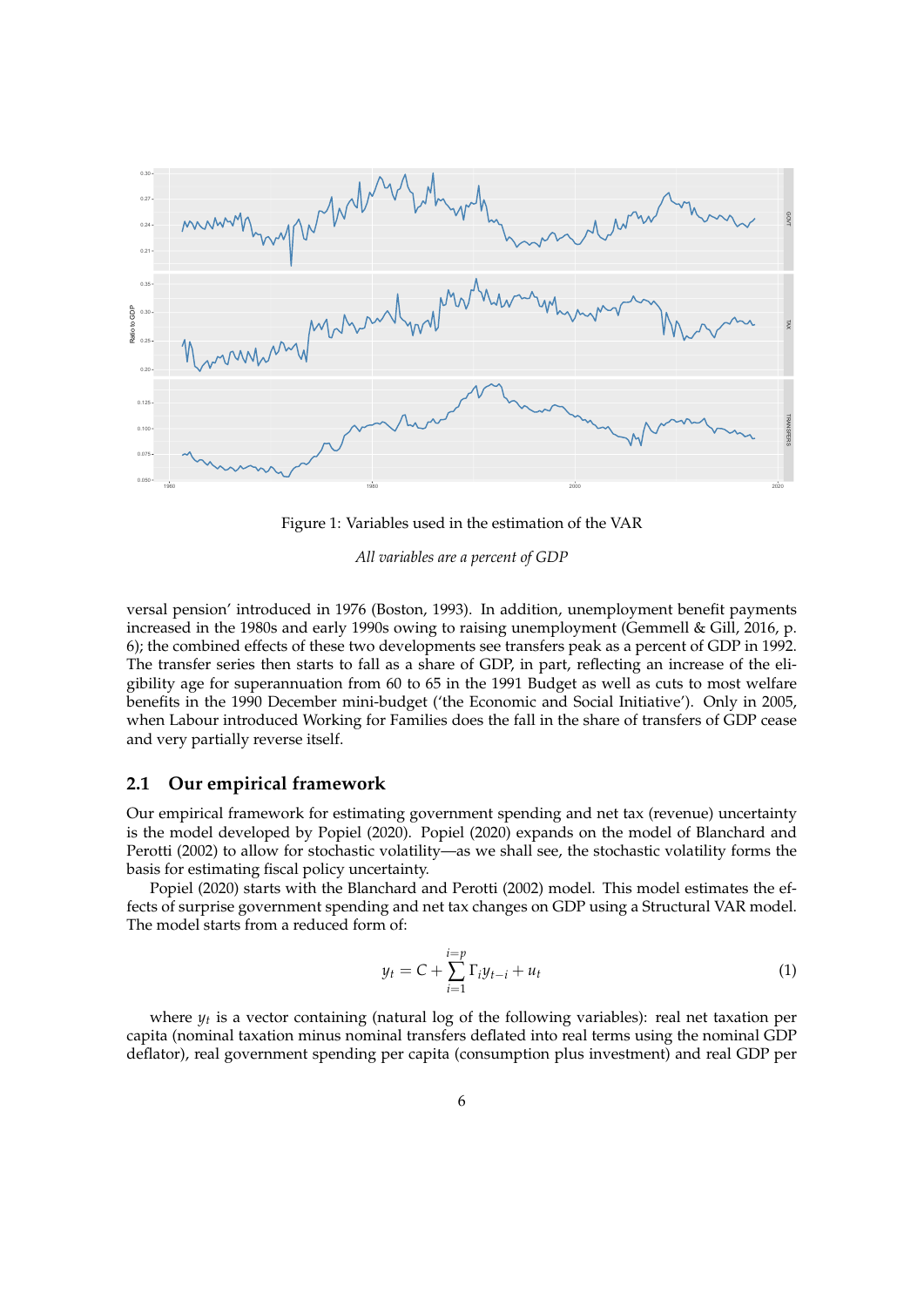capita. C is a matrix containing a constant and, in some specifications, a trend term. In estimating the model, the number of lags, *p*, is set to four in line with other studies (Popiel, 2020; Claus et al., 2006). The above equation can be estimated by OLS to obtain the reduced form errors,  $u_t$ .

The contemporaneous relationship between the reduced form errors,  $u_t$  and structural shocks,  $\epsilon_t$ , takes the following form:

$$
u_t = \beta H^{1/2} \epsilon_t, \epsilon_t \sim N(0, I)
$$
 (2)

where the H matrix normalises the structural shocks to have a unit variance.

$$
H = \begin{bmatrix} \sigma_{\tau}^{2} & 0 & 0\\ 0 & \sigma_{g}^{2} & 0\\ 0 & 0 & \sigma_{g}^{2} \end{bmatrix}
$$
 (3)

The structural shocks we wish to identify are composites of reduced form errors and other structural shocks.

$$
\epsilon_t^{\tau} = a_1 \epsilon_t^{\mathcal{Y}} + a_2 u_t^{\mathcal{S}} + a_3 u_t^{\tau}
$$
\n<sup>(4)</sup>

$$
\epsilon_t^g = b_1 \epsilon_t^y + b_2 u_t^\tau + b_3 u_t^g \tag{5}
$$

$$
\epsilon_t^y = c_1 \epsilon_t^{\tau} + c_2 \epsilon_t^g + c_3 u_t^y \tag{6}
$$

In order to identify the structural shocks, we need place some restrictions on equations 4, 5, and 6. Following Blanchard and Perotti (2002), and others, we set  $b_1$  equal to zero; that is, we assume government spending does not respond automatically to surprise changes in GDP in the same quarter, as changes to government spending take time to legislate (and any automatic stabiliser effects will be captured by the net tax variable, which includes transfers). Following Hamer-Adams and Wong (2018), who use a similar framework in a New Zealand context, we set *a*1, the tax to output elasticity, to 1.2.<sup>11</sup> Following Claus et al. (2006) and Popiel (2020), we set  $a_2 = 0$ ; that is we order net taxes ahead of government spending and therefore we are assuming that net taxes do not respond to government spending changes in the same quarter.

To incorporate fiscal uncertainty into the model, Popiel (2020) augments equations 1 and 2 with additional terms that allow for stochastic volatility:

$$
y_t = C + \sum_{i=1}^{i=p} \Gamma_i y_{t-i} + \psi_1 \log(h_t) + u_t \tag{7}
$$

$$
H = \begin{bmatrix} h_{\tau} & 0 & 0 \\ 0 & h_{g} & 0 \\ 0 & 0 & h_{y} \end{bmatrix}
$$
 (8)

and adds the following equation to define the equation of the time evolution of the time-varying variances of structural shocks, *h<sup>t</sup>* :

$$
log(h_t) = \mu + \rho log(h_{t-1}) + v_t, v_t \sim N(0, Q)
$$
\n(9)

In equation 9, *ρ* is a diagonal matrix of autoregressive coefficients and Q 'is a diagonal matrix of variances of the second moment innovations' (Popiel, 2020, p. 4). Most importantly,  $h_t = h_\tau, h_g, h_y$ 

<sup>&</sup>lt;sup>11</sup>This is slightly higher than the value of one used by Claus et al. (2006) and Parkyn and Vehbi (2014).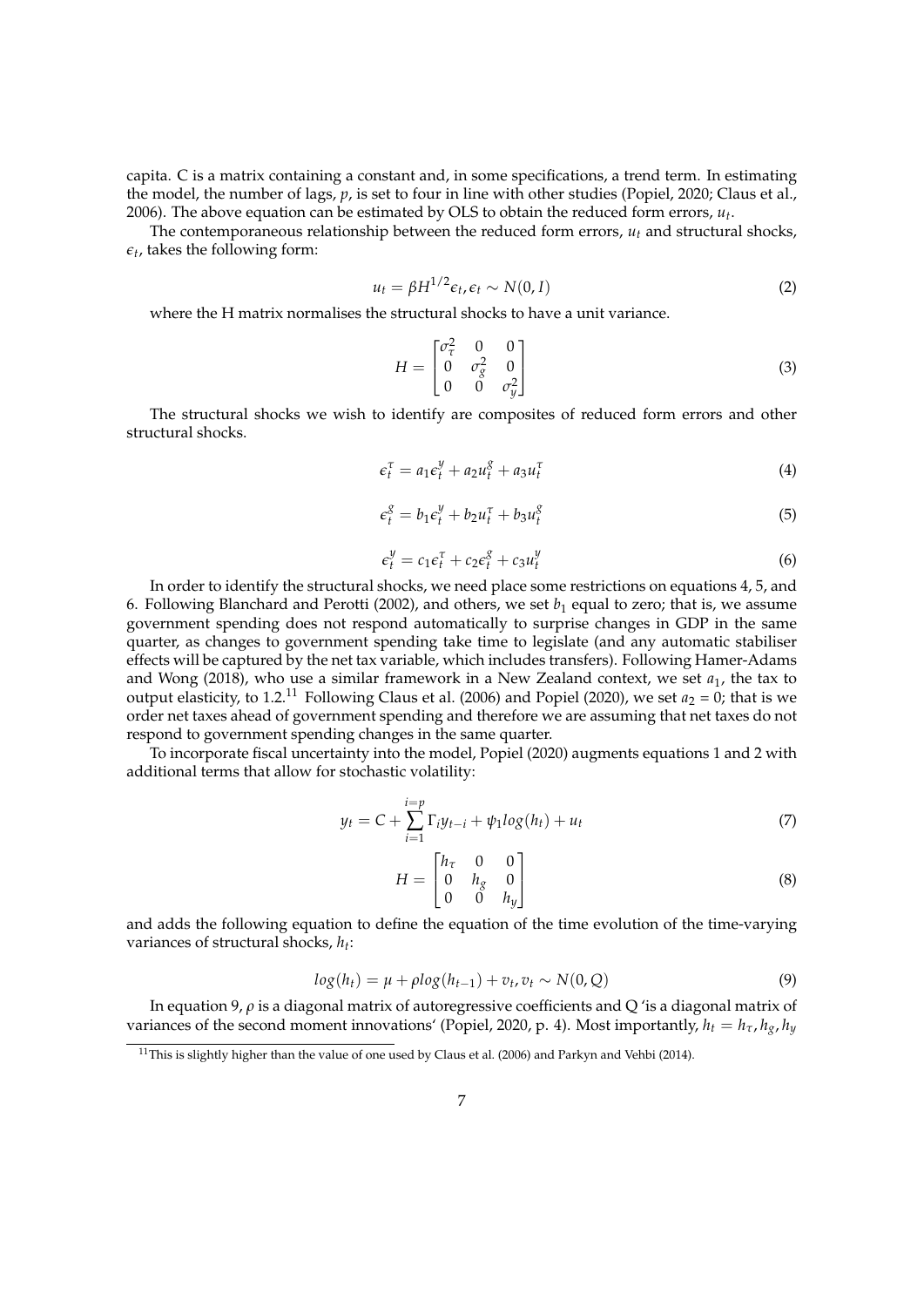are the time-varying variances of the structural shocks. Following Popiel (2020, p. 4), we use the square root of the time-varying variances of structural shocks as our estimates of uncertainty as they represent the dispersion of the one-step ahead forecast errors (Popiel, 2020). In short, we are equating periods where fiscal variables are hard to predict, with being periods of high uncertainty. In equation 7, it is assumed, as in Popiel (2020, p. 4), that fiscal uncertainty only affects other variables in the model contemporaneously, although if we relax this assumption none of our key results change as none of the model estimates of uncertainty change significantly.

The model is estimated via Bayesian methods (see Popiel, 2020 for more details). We use the initial 40 observations as our training sample to calibrate the model's priors. Therefore our training sample is 1961Q2 to 1971Q1 and our estimation sample 1971Q2 to 2017Q4.All estimates from the model presented in the rest of the paper are based on the last 15,000 of the 20,000 draws from the Gibbs sampler.

There are two possible trend specifications for the model: one where the trend is assumed to be stochastic, and one where the trend is assumed to be deterministic. Results from a Kwiatkowski, Phillips, Schmidt and Shin (KPSS) test (Kwiatkowski et al., 1992) on the log of the three variables are reported below and show for all three variables we can reject the null hypothesis of stationarity at a five percent level in both the trend and intercept specifications, and intercept only specifications. We therefore prefer the stochastic trend (growth rate) version of the model.

|                       |      | $log(Net tax)$ $log(Government spending)$ $log(GDP)$ |      |
|-----------------------|------|------------------------------------------------------|------|
| Trend, intercept 0.01 |      | 0.01                                                 | 0.01 |
| Intercept             | 0.01 | 0.01                                                 | 0.01 |

Table 1: KPSS tests of stationarity of three series in line model: p-values

All three variables are real and expressed in per capital terms

# **3 Results**

#### **3.1 Model validation**

Before we report on the uncertainty estimates from our model, we wish to try and validate the model—that is, see if the structural shocks are properly identified. In figure 2 we present the impulse responses of output to a surprise fiscal expansion: a surprise government spending increase and a surprise net tax *cut*. Following Mertens and Ravn (2014) and Popiel (2020), the fiscal shocks are normalised by their average ratio to GDP in the sample.<sup>12</sup> Mertens and Ravn (2014, p. S3) notes this means the impulse responses can be interpreted two ways. The first is as the dollar impact on GDP from a dollar change in the fiscal variables. The second interpretation is as the response of GDP in percent terms to a one percentage point of GDP change in the fiscal variable. In figure 2 we see that the surprise net tax cut results in output growth as expected. Specifically, a one dollar net tax cut will initially lead to a \$ 0.20 impact on GDP, increasing to around \$0.32 after one year. This impact estimate is comparable with Parkyn and Vehbi (2014) who find an immediate \$0.18 impact on GDP from a net tax cut. Where we differ is their tax multiplier turns negative after the first quarter; ours stays positive. Claus et al. (2006), in their stochastic trend version of the model, find a \$0.25 GDP effect on impact from a net tax cut, their tax multiplier estimate, like Parkyn and Vehbi

 $12$ Ramey and Zubairy (2018) highlight a problem with this method if the relevant ratio varies greatly over time; as estimating fiscal multipliers is not the focus of this paper we do not implement their alternative method.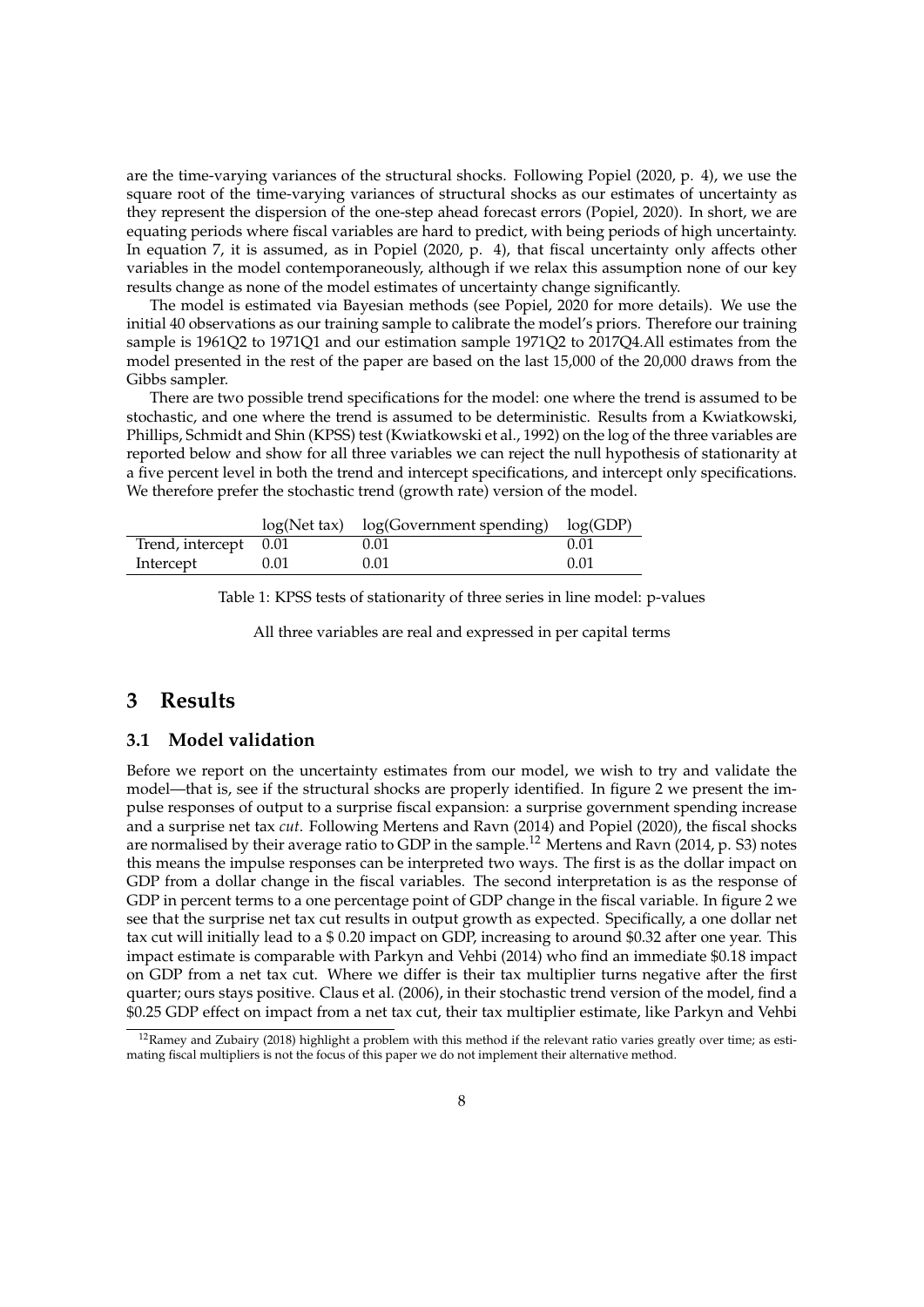(2014) eventually turns negative. The results of Hamer-Adams and Wong (2018) are also similar to Claus et al. (2006) and Parkyn and Vehbi (2014).

In our model, a surprise government spending increase has a statistically significant impact on output only two and three quarters after impact; after 3 quarters a dollar increase in government expenditure increases GDP by 22 cents. This is slightly smaller than the estimate of Parkyn and Vehbi (2014) after three quarters, who find a dollar increase in government expenditure increases GDP by 33 cents. As with their tax estimates, they find in the long run the government spending multiplier turns negative. Claus et al. (2006) find a boost of \$0.12 to GDP on impact from government spending, raising to \$0.44 after three quarters and then settling around \$0.26 in the long run. Apart from the \$0.44 peak this is very similar to the dynamic we observe. Hamer-Adams and Wong (2018) find that a dollar increase in government spending will increase GDP by \$0.44 on impact, this positive impact dies out quickly and turns negative. Power and Haug (2021), in their linear model, find that a one dollar increase in government spending leads to a \$0.26 and \$0.18 increase in real GDP two and four quarters respectively after the impact; the impact then dies out to zero in their case.<sup>13</sup>

The purpose of this exercise was to try and see if the structural shocks are properly identified. We tentatively conclude the structural shocks are properly identified for two reasons. One, the direction of the impulse responses are as expected. Two, the model produces estimates 'roughly' similar to previous studies. Given that none of the other papers we compare our results to have the period 1973 to 1981 in their estimation period, we would not expect our results to be exactly the same. Further some of papers have estimations periods starting around 1990 (Hamer-Adams & Wong, 2018 starts in 1991; Power & Haug, 2021 starts in 1991), while the estimation period of Claus et al. (2006) and Parkyn and Vehbi (2014) end in 2006 and 2010 respectively.

#### **3.2 Estimates of uncertainty**

Figure 3 plots our estimates of the net tax and government spending uncertainty from our preferred (stochastic trend) specification; output uncertainty is also included. The figure also contains two dashed lines for when the Public Finance and Fiscal Responsibility Acts were respectively passed by parliament (1989Q3 and 1994Q3 respectively); the pink-shaded areas are recession dates from Hall and McDermott (2016).

Beginning with the first panel, the time series estimates of output uncertainty, we see that it spikes during recessions and it is elevated over the period structural reform the New Zealand economy went through in the 1984-1995 period. Further output uncertainty is higher pre-reform than post-reform. All of these observations are consistent with what we established, using different data and uncertainty measures, in Ryan (2020).

Looking at the second panel of Figure 3, we see government spending uncertainty is high (relative to the latter period) from 1972Q3 to 1989Q2. Within this period, there are several noticeable spikes: 1976 and 1978/79. Gould (1982, p.141) notes that in 1976, the newly elected National government imposed 'sharp restraint' to dampen down activity and reverse the expansionary influence on demand (in particular, import demand in the face of an unsustainable current account deficit) of the previous Budget. The 1978 Budget, an election year budget, saw a policy reversal with the austerity of the previous two years abandoned—Gould (1982, p.147) reports the overall deficit before borrowing jumping to 8.3 percent of GDP in the 1979 March year up from 3.7 and 4.6 per cent in the previous two years.

<sup>&</sup>lt;sup>13</sup>The major innovation of the Power and Haug (2021) paper is to see if the size of the government spending multiplier depends on the state of monetary policy (that is, is it tight or loose?); they find that the government spending multiplier two periods after impact is \$0.54 if monetary policy is loose and zero if it is tight.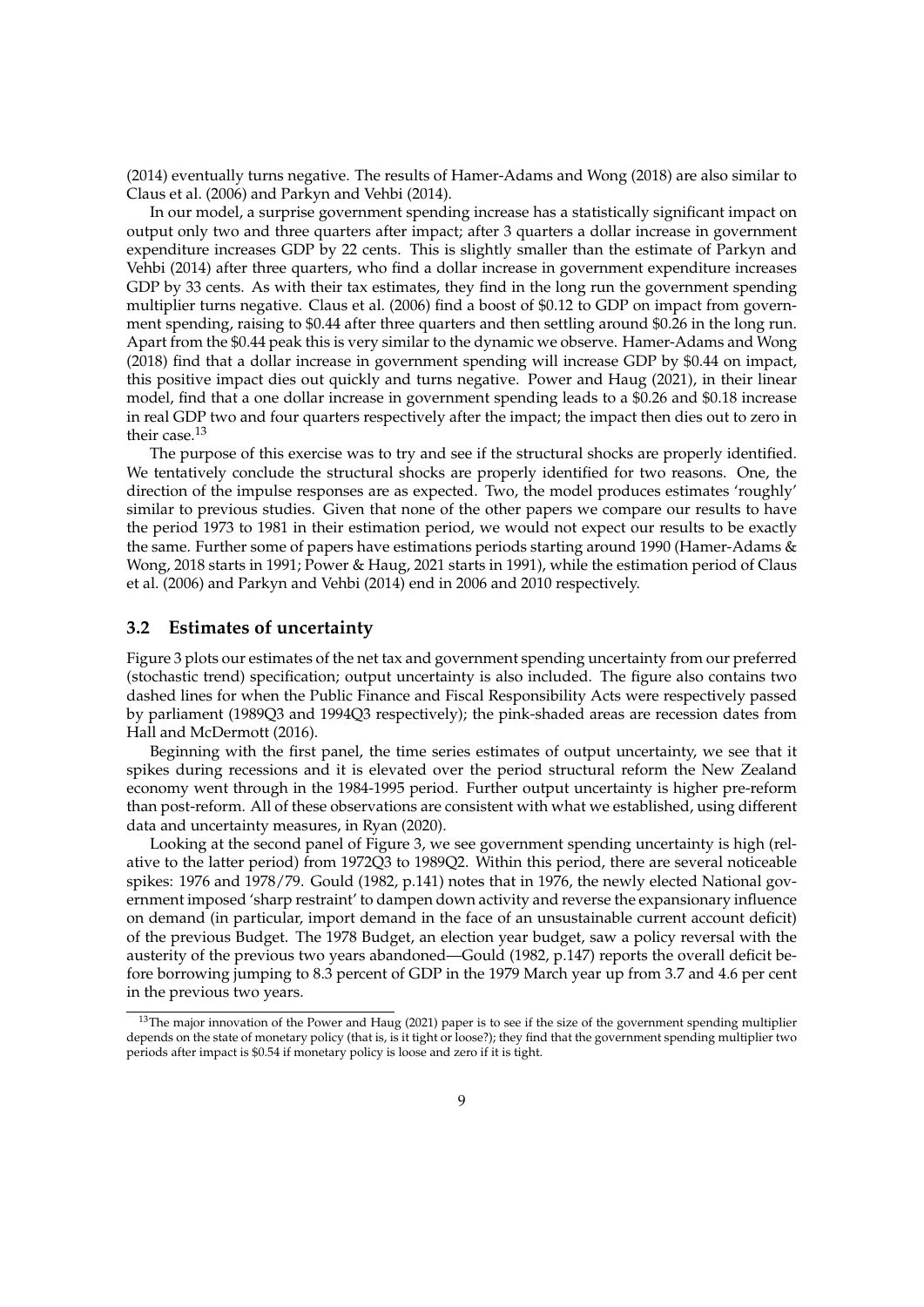

Figure 2: Cumulative impulse responses to unexpected expansionary fiscal policy: main specification

*Shaded area represents 68 percent credible set; red line is posterior median; both responses are normalised by their average ratio to GDP over the sample period.*

Post 1989Q2, the period between the Public Finance Act and the Fiscal Responsibility Act being enacted is also a period of high government spending uncertainty. In particular, there is a large spike in uncertainty over 1990 and 1991. The Treasury's 1990 *Briefing for the Incoming Minister*, issued in October 1990, warned 'the major [economic] uncertainty centres on the fiscal outlook' (p. 30) as the deficits were not deemed sustainable. Then in December of 1990 the government was forced to commit around 620 million dollars (around 0.9 per cent of nominal GDP) to bail out the Bank of New Zealand. Although this transaction did not directly impact government consumption and investment, this lead to a further strain on public finances and an austere 'mini budget' in December 1990.

Post 1991, estimates of government spending uncertainty fall and remain relatively stable through the 1990s before increasing after the election of new left-leaning government in 1999; uncertainty then peaks in 2005 before declining again. In explaining the dynamic over 1999 to 2005, it is of note that upon Labour's election in 1999, there was the so-called 'winter of discontent' — a fall in business confidence caused by concerns the government would reverse previously implemented market-based policies. Standard and Poors voiced a popular concern that 'the economy could weaken thanks to more regulation and spending, higher taxes and a return to interventionist policies'.<sup>14</sup> In response, the Labour government scaled back their spending plans and established their fiscal credibility. Indeed, the theme of the 2006 budget was 'the fool who spends on the upturn will find himself broke on the downturn.<sup>'15</sup> Post the Global Financial Crisis, there is small spike in

<sup>14</sup>Quote is from The Spinoff, June 7 2018, *Does Jacinda Ardern face a Helen Clark style winter of discontent?* available at: https://thespinoff.co.nz/politics/07-06-2018/does-jacinda-ardern-face-a-helen-clark-style-winter-of-discontent [accessed 8 February 2022].

<sup>15</sup>Pierard, L. *EDITORIAL: Economy no task for caretaker*, Hawkes Bay Today, May 19 2006 [accessed 8 February].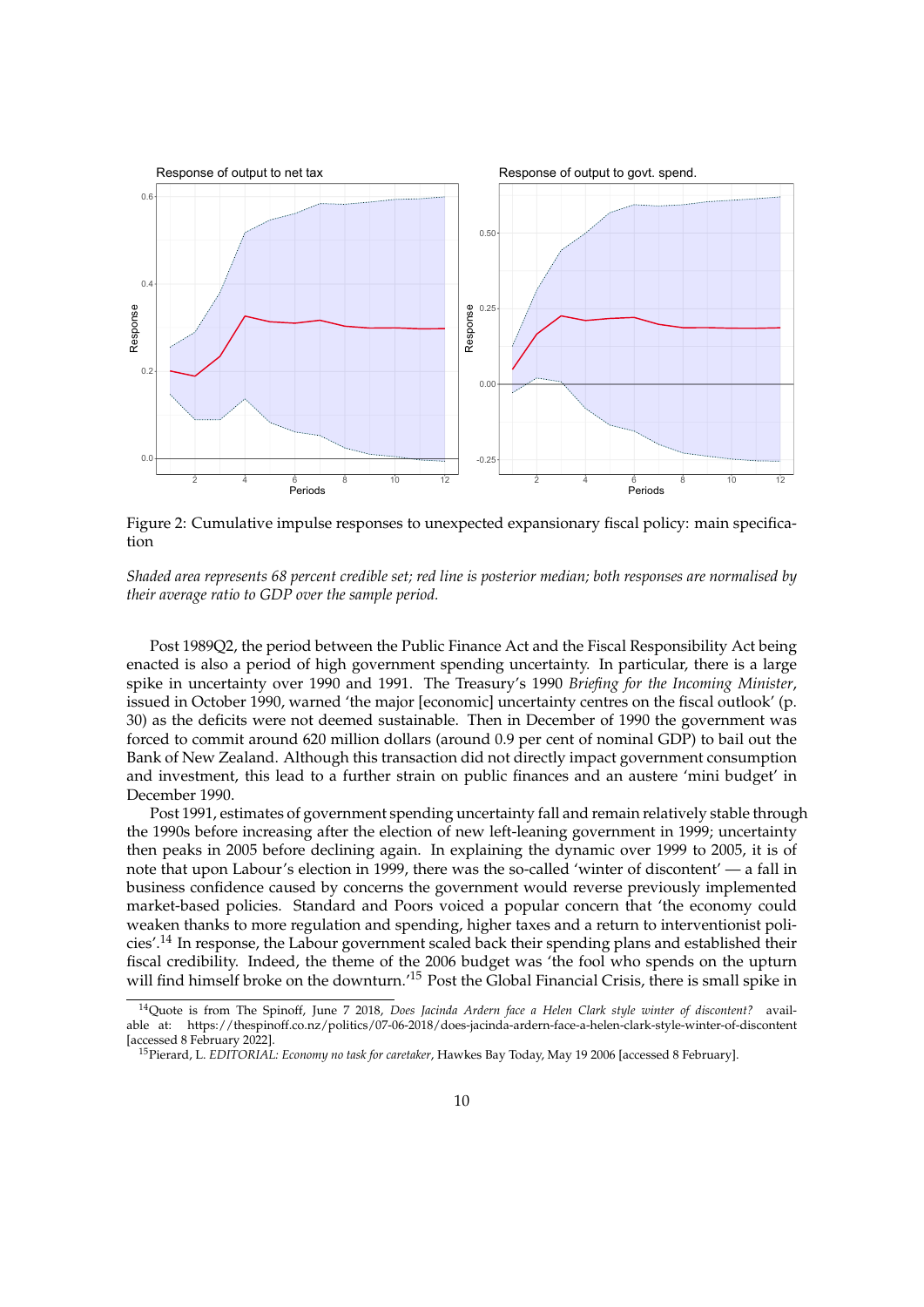government spending uncertainty in 2011—perhaps this reflects the government's investments in rebuilding Christchurch after its earthquake (which would have been initially unforecastable given the variables in the model).

Looking at the third panel of Figure 3 we see that net tax uncertainty is elevated from 1972Q3 right through to the introduction of the Public Finance Act. There are three noticeable spikes in the period: 1973, 1982 and 1986; all of which correspond to significant changes in tax and transfer policy. In the 1972 Budget, National sought to boost demand (and their election chances) through a 10 per cent cut in personal tax cuts, along side more generous allowances and rebates for businesses (Goldsmith, 2008, p.238). Further, following the McCarthy Commission's recommendation, the government removed the child tax exception. Finally, the government doubled the family benefit with a total fiscal cost of \$100 million (Goldsmith, 2008, p.258). The 1973 Budget saw a 90 per cent cent tax rate on residential property sale profits for houses sold within six months, the rate lowered to 60 per cent for houses sold between 21-24 months. This law came into effect overnight on Budget night (Goldsmith, 2008, p.264).<sup>16</sup>

The second spike in net tax uncertainty is in 1982. The McCaw taskforce report was released that year and the government followed its recommendation in cutting personal taxes (Goldsmith, 2008, p.281-82) to make a flatter tax scale; although Goldsmith (2008) notes the final design was complex with rebates and surcharges used to achieve desired outcomes for different income groups. The second major change to the tax system was the closure of tax avoidance loopholes, particularly around professionals being able to write off horticultural development expenses against their (professional) business tax liability (Goldsmith, 2008, p.283). Goldsmith (2008, p.282-83) notes in closing the loophole, the government broke one of the maxims of taxation: 'people should have certainty when confronting their tax obligations'— the government had previously been trying to promote horticultural investment through the tax system.

Net tax uncertainty spikes again in 1986, the year in which there was a number of tax reforms.<sup>17</sup> Reform included: measures were included to reduce tax evasion and tax avoidance; changes in the timing of provisional and terminal tax payments and most significantly, a collection of indirect taxes were replaced by a single consumption tax: Goods and Services Tax.

After the 1986 spike, the level of net tax uncertainty falls. It then increases slightly and remains elevated over 1990 and the first half of 1991. The year 1990 saw what is termed the 'fiscal crisis' by Dalziel and Lattimore (2001, p. 67). The incoming government found policy in the previous Budget had not been fully costed and revenue had been inflated via an accounting loophole. The new Minister of Finance responded, primarily, by cutting welfare benefits (Dalziel & Lattimore, 2001, p. 68). Post the Fiscal Responsibility Act in 1994, net tax uncertainty has stayed generally about the same level, albeit with spikes in 1997/98 (the Asian Financial Crisis) and 2008 to 2011 (the Global Financial Crisis, followed by the 2010 tax reform).

Figure 4 provides uncertainty estimates from alternative specifications of our model. Row one in figure 4 shows the results from the baseline specification discussed above. Row two is the uncertainty estimates from the specification where a deterministic rather than stochastic trend is assumed. Row three is a specification where a higher elasticity of tax to output is assumed. Specifically, we assume 3.13, the elasticity Popiel (2020) uses for his modelling in the United States and which was drawn, in turn, from Mertens and Ravn (2014). By way of background, Mertens and Ravn (2014), using an narrative identification approach, find that the output to tax elasticity of 2.08 proposed by Blanchard and Perotti (2002) for the U.S., based on institutional information on the

<sup>16</sup>The family house was excluded.

<sup>&</sup>lt;sup>17</sup>The following list draws on the Reserve Bank of New Zealand's New Zealand economic and financial chronology 2014 - 1982; and is available at: https://www.rbnz.govt.nz/about-us/nz-economic-and-financial-chronology [accessed 8 February 2022]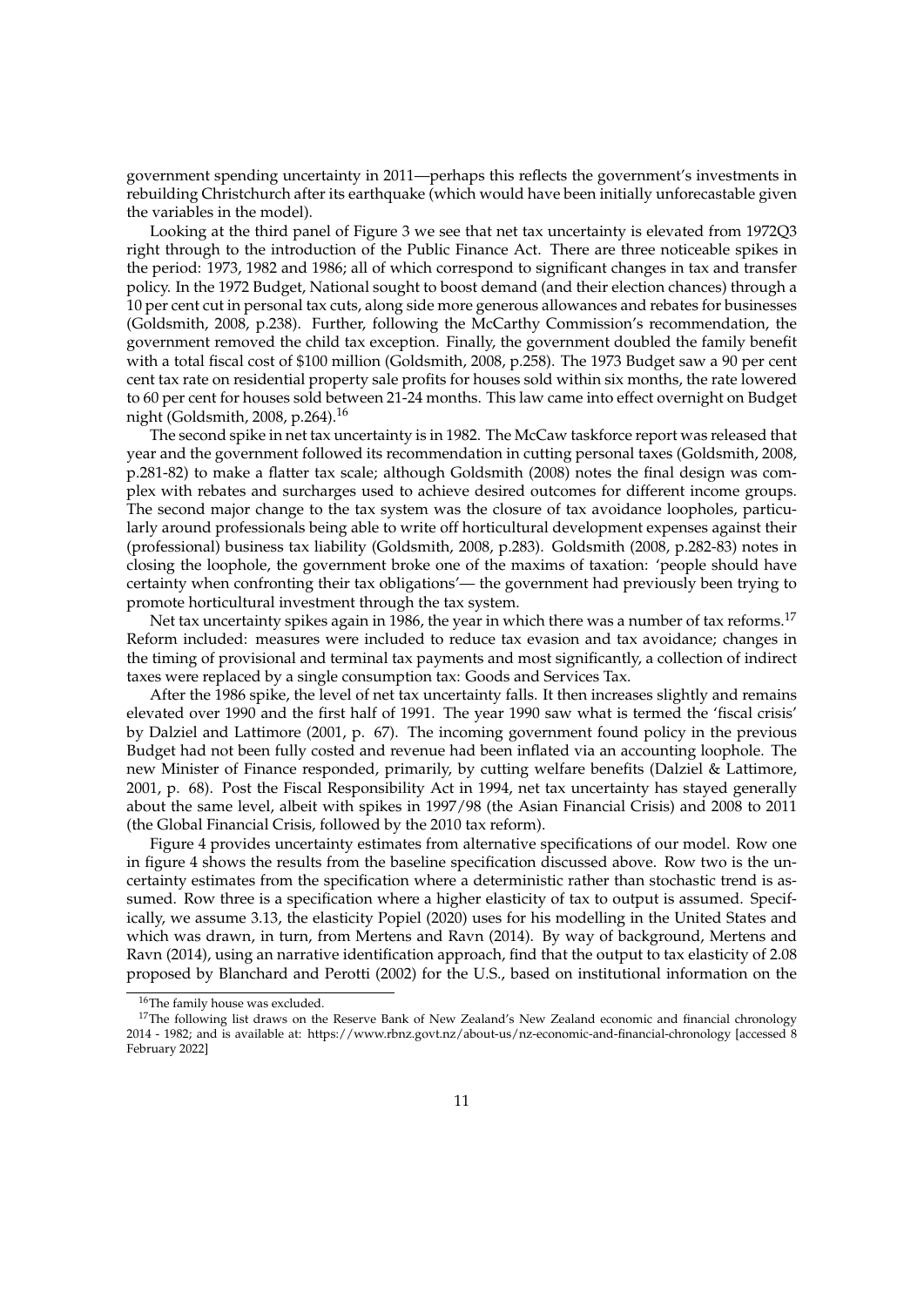

Figure 3: Estimated government spending and net tax uncertainty—main specification



tax system, is biased downwards. The value of 1.2 we adopt, taken from Hamer-Adams and Wong (2018), is similarly based on the institutional features of the New Zealand tax system. It is therefore plausible that our number, 1.2, is also biased downward. Row four is the uncertainty estimates from a specification where the nominal 90 day bill rate is included (and ordered last, as per Popiel, 2020) to control for monetary policy; unfortunately we could only find quarterly 90 day rate data back to 1974Q1, which because of the burnin period means we only get uncertainty estimates from 1985Q2.<sup>18</sup> In motivating the addition of monetary policy into the model, Popiel (2020, p. 15) notes:

failing to control for monetary policy may attribute some of the fluctuations in output to fiscal policy when they are actually driven by actions taken by the Federal Reserve. Moreover, if important monetary policy events occur around times of large fluctuations in the volatility of government spending or revenue, then the same could be true for the effects of fiscal policy uncertainty.

Looking down the first column of figure 4, it seems that the specification makes no significant difference to the estimates of net tax or government spending uncertainty. Table 2 confirms this. For the two alternative specifications where we have uncertainty estimates over the same sample period as our baseline model, the correlation between the estimate from each alternative specification and estimate from the baseline specification is 0.89 or above. For the restricted sample period, 1985Q2 to 2017Q4, where we have uncertainty estimates from the model with monetary policy included, table 3 shows that controlling for monetary policy also makes only a slight difference to our estimates of uncertainty.

<sup>&</sup>lt;sup>18</sup>Both Dungey and Fry (2009) and Power and Haug (2021) use the 90 day rate to reflect the stance of New Zealand's monetary policy.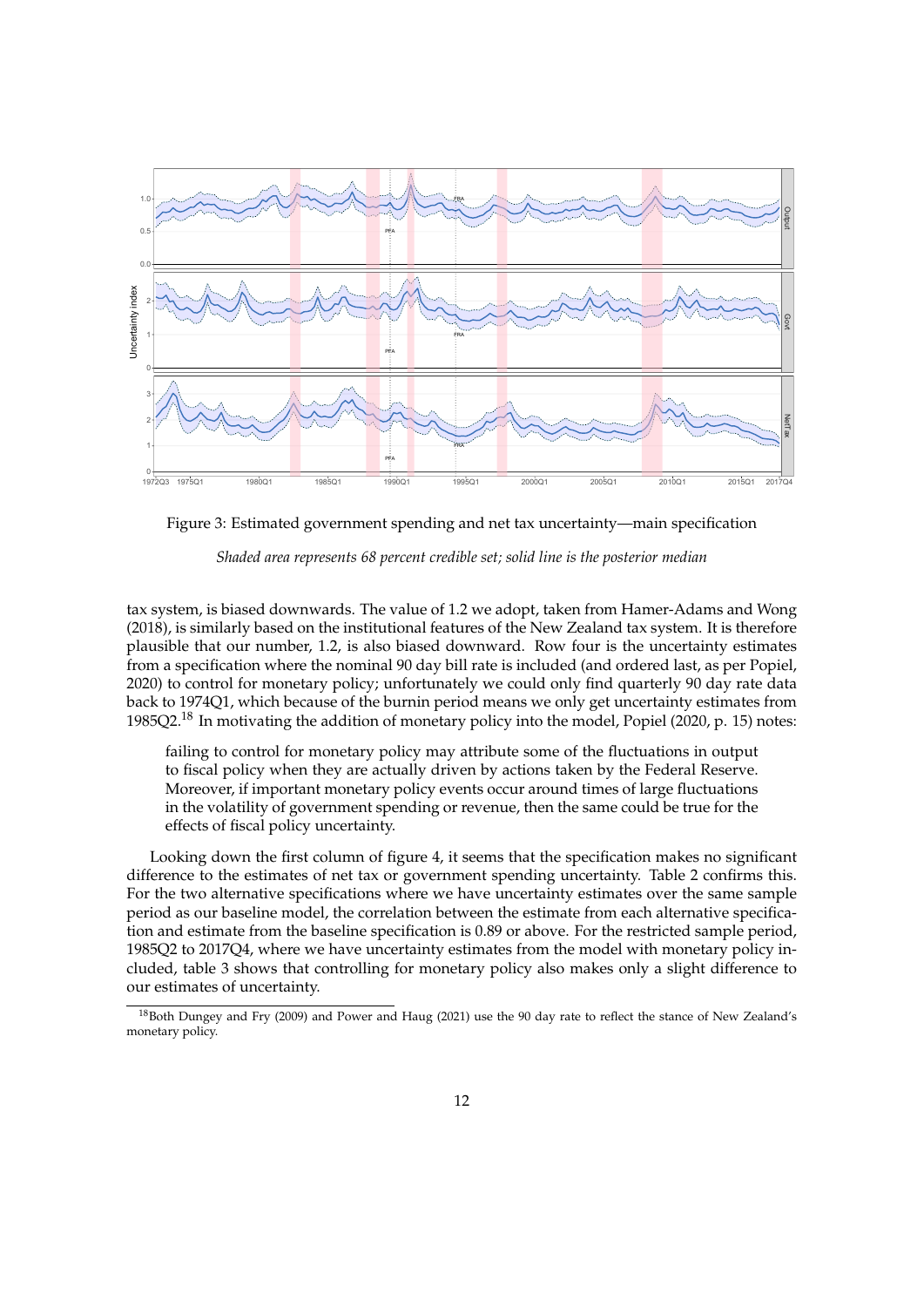

#### Figure 4: Estimates of government spending and net tax uncertainty from various specifications

*Shaded area represents 68 percent credible set; solid blue line is posterior median. Base refers to our baseline specification; Deterministic trend refers to our specification with deterministic trend; Higher elasticity refers to our specification with tax to output elasticity of 3.13 assumed; MP refers to our specification 90 day interest rated added to the model; Govt and NetTax refers to uncertainty about government spending and net tax respectively.*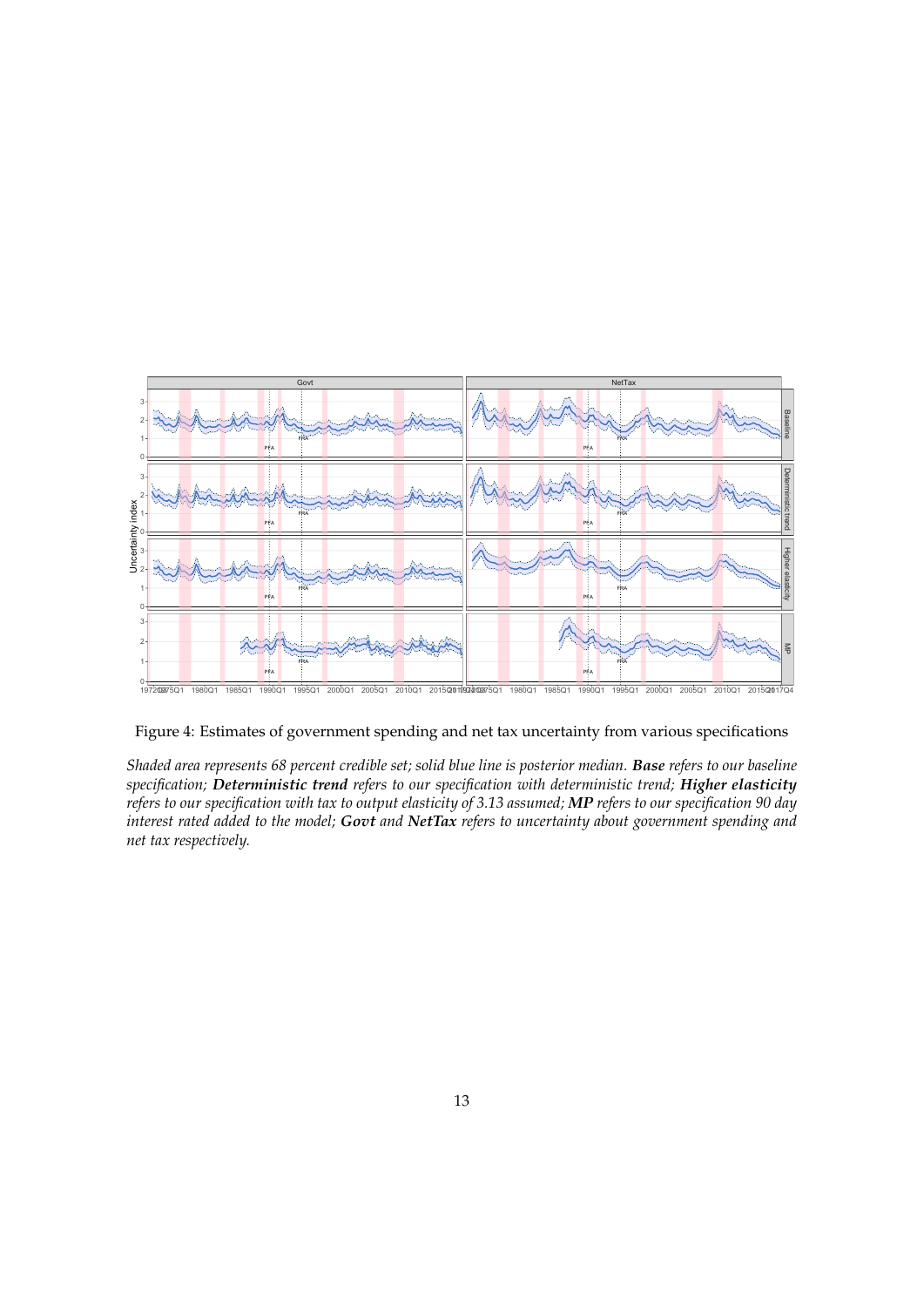|                                              | Govt spending uncertainty Net Tax uncertainty |      |
|----------------------------------------------|-----------------------------------------------|------|
| Baseline model                               |                                               |      |
| Deterministic trend model                    | 0.96                                          | 0.98 |
| Model with higher output/tax elasticity 0.99 |                                               | 0.89 |

Table 2: Correlation between uncertainty estimates from alternative specifications and the uncertainty estimate from the baseline specification: 1972Q3 to 2017Q4

|                                         |      | Net Tax uncertainty Govt spending uncertainty |
|-----------------------------------------|------|-----------------------------------------------|
| Baseline model                          |      |                                               |
| Deterministic trend model               | 0.97 | 0.97                                          |
| Model with higher output/tax elasticity | 0.99 | 0.91                                          |
| Model with 90 day rate added            | 0.93 | 0.95                                          |

Table 3: Correlation between uncertainty estimates from alternative specifications and the uncertainty estimate from the baseline specification: 1985Q2 to 2017Q4

#### **3.3 Should we be concerned about fiscal policy uncertainty?**

Before we turn to seeing if the two pieces of legislation lowered fiscal policy uncertainty, it is worth seeing if fiscal policy uncertainty is detrimental to the economy. The legislation can only be seen as successful if it has reduced something that would have otherwise led to negative outcomes.

To date the literature has not been definitive on how fiscal policy uncertainty affects the economy. Two studies find tax uncertainty has significant effects. Mumtaz and Surico (2018) find that net tax/revenue uncertainty decreases output (whereas government spending uncertainty does not). Fernández-Villaverde et al. (2015) finds that capital tax uncertainty reduces output (but for other fiscal policy instruments, such as government spending, they found the 'effects were smaller' in 'preliminary' work; p. 3372).<sup>19</sup>

In contrast to Fernández-Villaverde et al. (2015), Popiel (2020) makes the estimation of uncertainty endogenous to the model, this allows him incorporate the uncertainty around the volatility estimate when examining the effects of volatility on the economy. He shows that once you account for the estimation uncertainty, the finding of Fernández-Villaverde et al. (2015)—that a capital tax rate volatility shock has a negative and statistically significant effect on output—disappears. As Mumtaz and Surico (2018) do, Popiel (2020) finds in his baseline specification (which is the same as our baseline specification) that output falls in response to revenue (net tax) uncertainty but not government spending uncertainty. However, this effect disappears in the alternative specification of Popiel (2020) once monetary policy is controlled for via adding the short term interest rate.<sup>20</sup>

So where do we land? The relevant impulse responses from our baseline model are plotted in figure 5. We see that, over our full sample, either either net tax nor government spending uncertainty affects output growth. Given the New Zealand economy has gone under a lot of structural change over our sample period, we then split the sample into a pre-structural reform sample 1972Q3-1984Q2 and a post-structural reform sample 1995Q1-2017Q4 to see if these results still

 $19$ Fernández-Villaverde et al. (2015) assume a fiscal rule and estimate a model based on this rule. The volatility in the model's errors is assumed to be capital tax uncertainty. This estimate of capital tax uncertainty is then added to a SVAR. The SVAR is then used to measure the effect of capital tax uncertainty on output.

 $20$ One final study, Born and Pfeifer (2014) finds, using a DSGE model, that policy risk (which includes fiscal policy risk) has only small effects on output.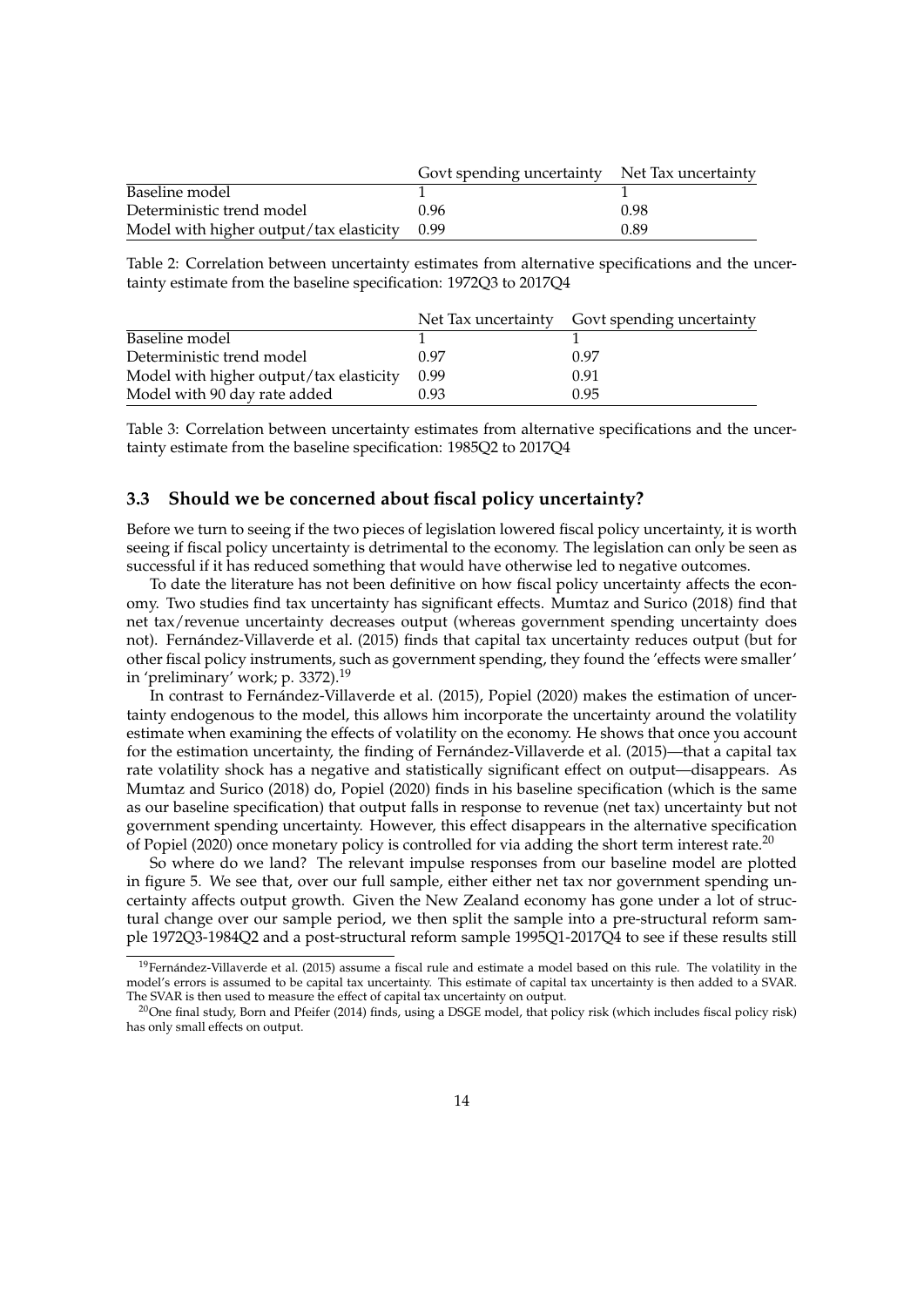

Figure 5: Response of output to fiscal uncertainty

*Shaded area represents 68 percent credible set; red line is posterior median, y-axis is in percent growth rates*

Figure 6 plots the impulse responses if we restrict the sample from 1972Q3 to 1984Q2. In this restricted sample, government spending uncertainty lowers output but net tax uncertainty has no economically significant effect on output (the positive effect is statistically different from zero on impact but not thereafter). This contrasts to a model estimated on post-1994 data, where net tax uncertainty lowers output, whereas government spending uncertainty does not (see figure 7.

We would expect that net tax uncertainty would be detrimental to output. The literature suggests higher uncertainty is likely to propose investment and consumption (Bloom, 2014), and there is no reason why the effects of net tax uncertainty would be any different from general uncertainty. Further, unlike government spending where the effects are likely to be felt by a few heavilydependent sectors, all firms and households need to pay tax, thus uncertainty around tax is likely to figure in the investment and consumption decisions of nearly all firms and households. For households that rely on transfer payments, transfer uncertainty represents income uncertainty and may prompt precaution in spending decisions.

In light of our above reasoning, our result for the impact of net tax uncertainty on output for the period 1973-1984 is unexpected. In explaining the result, it is worth noting the period was a somewhat idiosyncratic time in New Zealand economic history. The tax system played a significant role in export development through concessions and incentives. Thus net tax uncertainty, which as we saw in figure 3 tended to be associated with tax policy changes, could have lead to additional investment in the period as firms and other producers responded to the tax incentives. And it may be these additions to output more than offset the negative effects of tax uncertainty on output (for reasons we outlined earlier).

Regarding the post-1994 result—tax uncertainty now has a negative effect on output—the first

 $21$ These are estimation periods, the 40 quarters prior to the start of the estimation period are used as burnin quarters.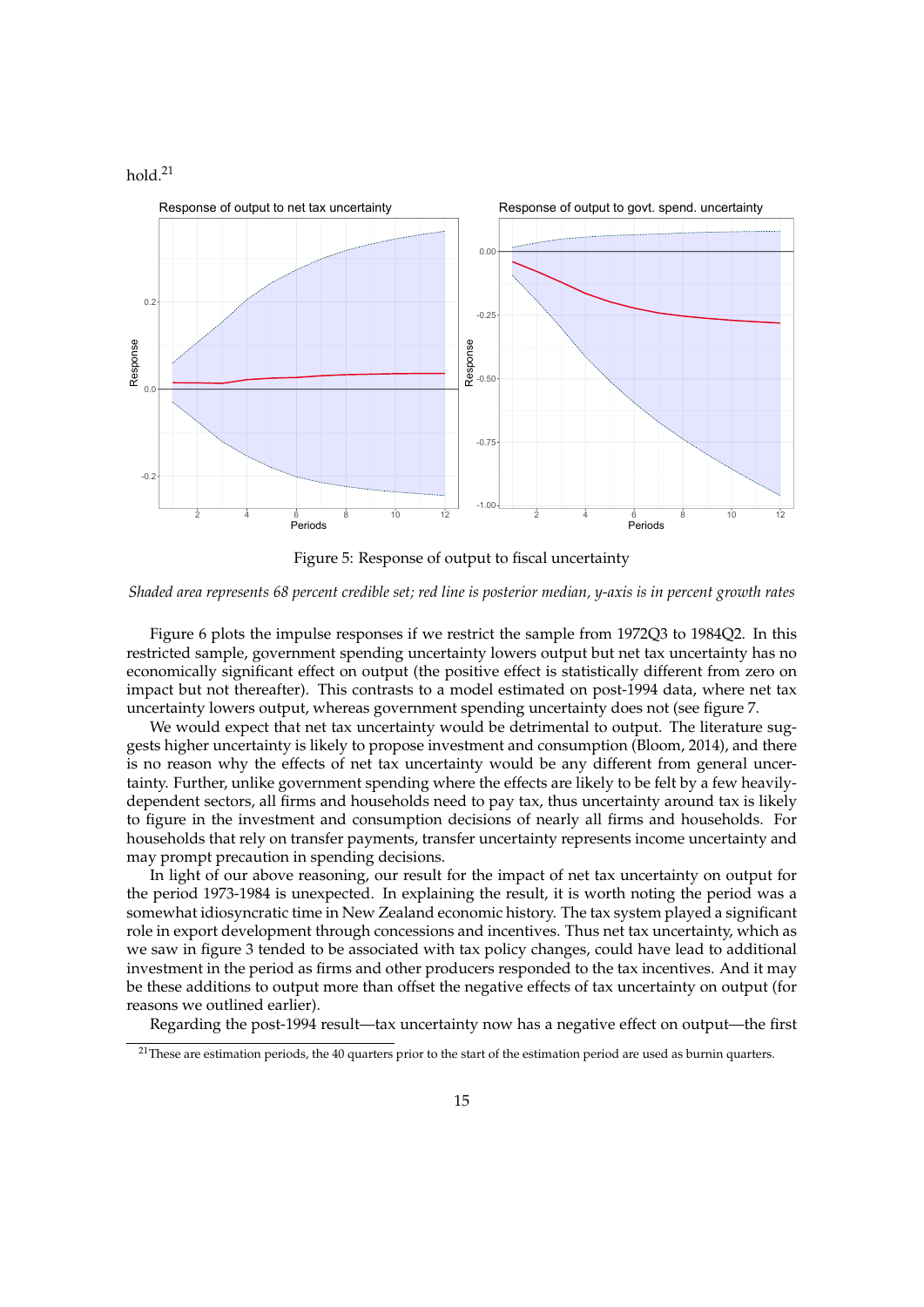observation is this result is in line with other studies. As discussed above, when studies have found fiscal uncertainty to be detrimental to the economy, it has been net tax uncertainty that has been detrimental to output, not government spending uncertainty (see Fernández-Villaverde et al., 2015, Mumtaz & Surico, 2018 and the baseline model of Popiel, 2020).<sup>22</sup> Secondly, the result is more consistent with what one would expect, given the reasons we discussed earlier.

In contrast to tax policy uncertainty, government spending uncertainty had a detrimental effect on GDP prior to 1984 (see figure 6). However post-1994 government spending uncertainty has no significant effect on the economy (see figure  $6$ ). An explanation may lie in the fact fiscal policy has been been replaced by monetary policy as the preferred means of stabilising the economy and thus government spending has had more of a medium run focus; see Barker et al. (2008, p. 24). Further, government spending when used as stabilisation policy in the period was known to be time-inconsistent—Wells (1987) notes during the 1976-84 period the use of fiscal policy as a stabilisation tool, mean fiscal policy had an an increasing short-run focus and the result was: 'producers and consumers had little confidence that a particular set of policies would be sustained' (p. 284). Thus government spending uncertainty would have have lead to private investors and households 'waiting and seeing' before undertaking investment and consumption. Now fiscal policy has a more medium run focus, 'waiting and seeing' is a less engaged in option as policy reversal is less likely. So even through there might be uncertainty associated with government spending as policy is changed, there is at least confidence that the policies are unlikely to be reversed; this contrasts with 1976-84 period.



Figure 6: Response of output to fiscal uncertainty: 1972Q3 to 1984Q2

*Shaded area represents 68 percent credible set; red line is posterior median, y-axis is in percent growth rates.*

<sup>&</sup>lt;sup>22</sup>Unlike Popiel, 2020 net tax uncertainty still has a negative impact on output in our model, estimated on a post-1994 sample, when monetary policy is controlled for.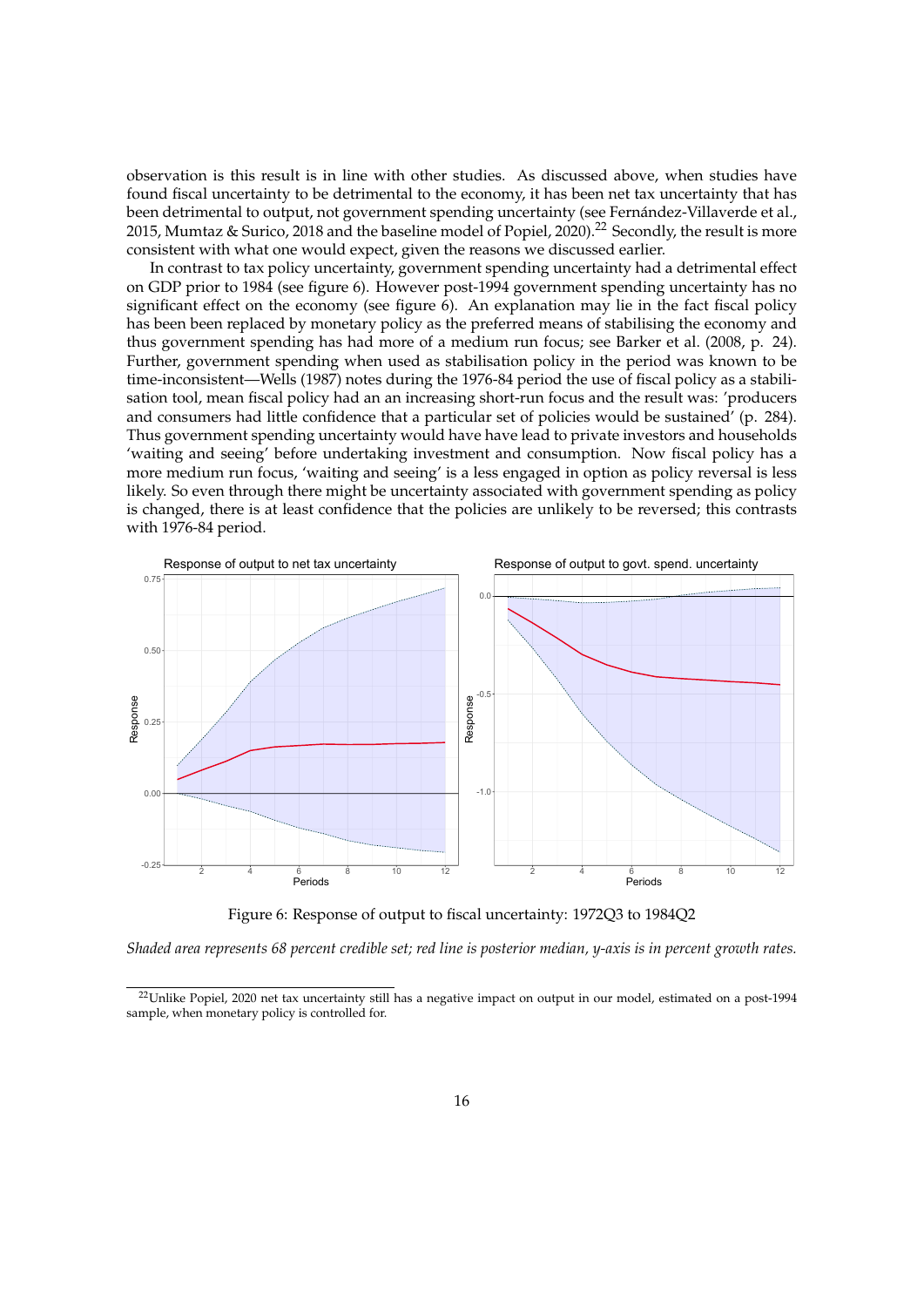

Figure 7: Response of output to fiscal uncertainty: 1995 to 2017

*Shaded area represents 68 percent credible set; red line is posterior median, y-axis is in percent growth rates.*

### **3.4 Were the Public Finance Act and Fiscal Responsibility Act successful in reducing uncertainty?**

To test if net tax or government spending uncertainty fell post the assent of the two pieces of legislation we estimate the following regressions:

$$
Govt.Uncertainty_t = \beta_1 + \beta_2 During_t + \beta_3 Post_t + \beta_4 X_t + \epsilon_t
$$
\n(10)

$$
Net. tax. Uncertainty_t = \beta_1 + \beta_2 During_t + \beta_3 Post_t + \beta_4 X_t + \epsilon_t
$$
\n(11)

where *Net*.*tax*.*Uncertainty<sup>t</sup>* and *Govt*.*Uncertainty<sup>t</sup>* are net tax and government spending uncertainty respectively. *During<sup>t</sup>* is a dummy variable that takes a value of one between 1989Q3 (the Public Finance Act came into force on 1 July 1989) and 1994Q2 (the Fiscal Responsibility Act came into force on 1 July 1994) and zero otherwise. It controls for the fact that one piece of legislation was in place in that period but not the other. Further, it also controls for the fact, as Janssen (2001, p. 29) notes: "the [Fiscal Responsibility] Act also codified a number of developments that had evolved in previous years." *Post<sup>t</sup>* is a dummy variable that takes a value of one post 1994Q2 and zero otherwise. This is our variable of interest. If the two pieces of legislation have been successful in reducing uncertainty, we would expect the coefficient estimate on this variable to be negative and statistically significant.

Equations 10 and 11 also contains the term *X<sup>t</sup>* . This variable takes a different form in different specifications of equations 10 and 11. It is omitted in the first specification; in specification (2) we use the policy uncertainty index from Baker et al. (2016) and in specification (3) we use the equiv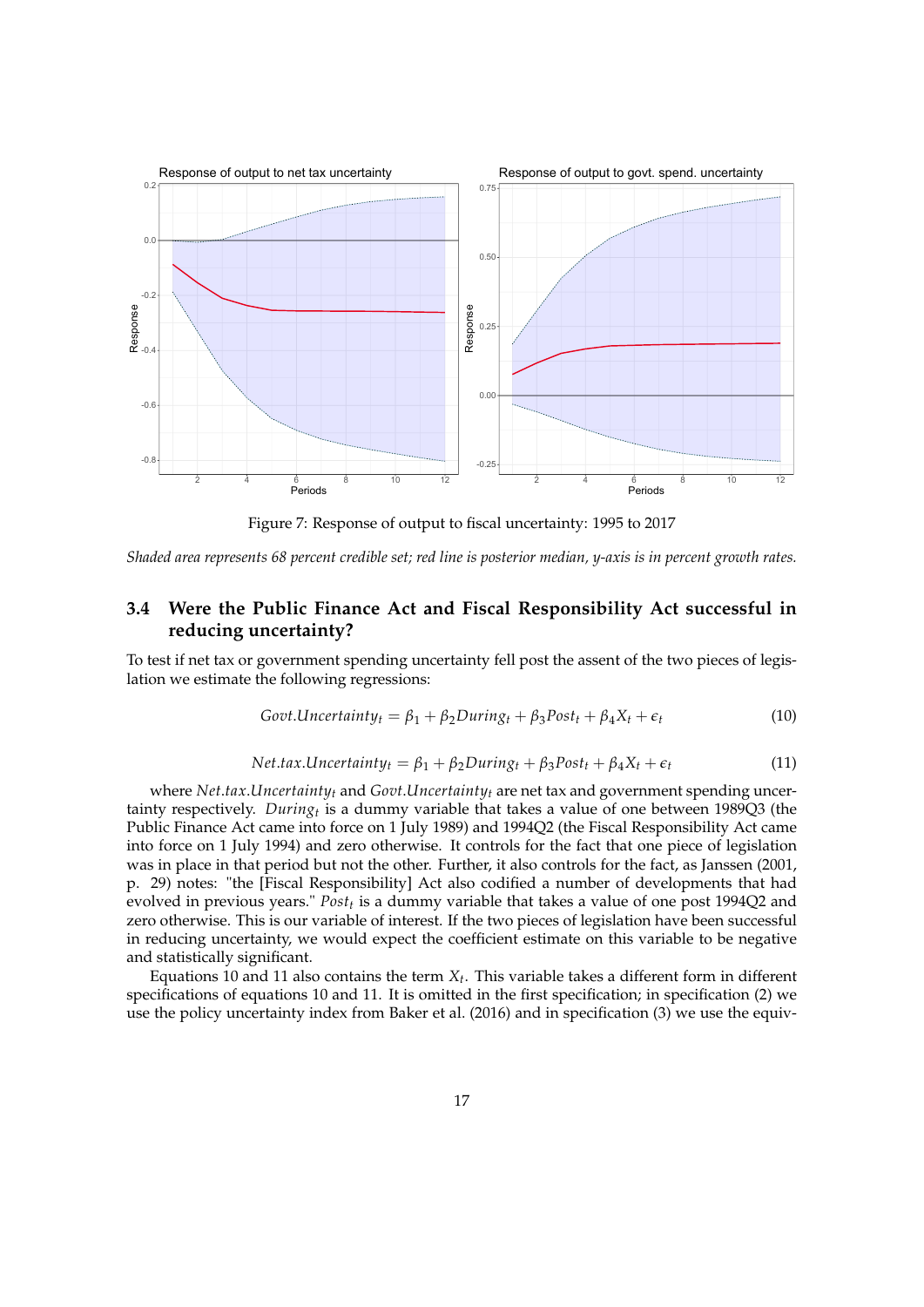alent U.S. uncertainty index from Popiel (2020).<sup>23</sup> The Baker et al. (2016) index and the dependent variable equivalent U.S. index from Popiel (2020) are used to control for the effect of the so-called worldwide great moderation on uncertainty in New Zealand. The decline in volatility/uncertainty overseas will have spilt over into New Zealand via a number of different channels, particularly through export and import demand and prices, and financial markets. This, in turn, might have decreased uncertainty about fiscal variables. In specification (4), we use the lag of the output gap as the term  $X_t$  in equations 10 and  $11.^{24}$  We see value in controlling for the output gap given, one, uncertainty increases during recessions (Bloom, 2014, p. 153) and, two, New Zealand recessions have their genesis in overseas developments (Reddell & Sleeman, 2008). Thus we control for the output gap to ensure that it is not just a high prevalence of recessions in our pre-legislation implementation period that is driving higher uncertainty in that period (if that is what we observe). Our final specification, specification (5), has dummies for any quarters where we interpolated data (1979Q2 to 1982Q1) to make sure these quarters are not driving our results.

Table 4 reports the results for net tax uncertainty. We estimate that in the period post the assent of both pieces of legislation, net tax uncertainty fell between 0.37 and 0.47 standard deviations (about a 17 to 22 per cent deduction of the pre-reform level). These estimates are all significant at a one percent level. Table 5 reports the results for government spending uncertainty. We estimate that in the period post the assent of the legislation, government spending uncertainty fell 0.39 to 0.47 standard deviations (a between 19 and 23 per cent reduction in mean uncertainty relative to the pre-reform period). These estimates are also all significant at a one percent level.

To test the robustness of our results we then re-estimate specification (1) of equations 10 and 11 for three alternative subsamples (see tables 6, 7); two of the subsamples omit 1972Q1 from their burnin period—we noted earlier this was an unusual data point for government spending. The coefficient estimate for the 'Post' variable is still negative and statistically significant in all equations. There is, however, some variation in the magnitude of these estimates with the smallest effect estimate of the reduction in uncertainty owing to the legislation now being 0.35 and 0.34 for net tax and government spending uncertainty respectively. Table 6 includes an additional estimation where we include dummies for the quarter of, and the three quarters after, four major pieces of tax and transfer reform: the 1972 tax and transfer reform, the 1973 tax reform, the 1982 tax reform, the 1986 introduction of GST. The purpose is to see if these reforms are driving our results of higher net tax uncertainty prior to the laws being introduced. We find that our estimate of the uncertainty reduction falls from 0.38 to 0.26 but it is still statistically significant at one percent.<sup>25</sup>

 $23$ So if the dependent variable in the equation is net tax (government spending) uncertainty, we use the net tax (government spending) uncertainty variable for the United States from Popiel (2020).

<sup>&</sup>lt;sup>24</sup>This is created by applying the filter of Kamber et al. (2018) to our GDP series.

<sup>25</sup>One final robustness test we did was dummy out the whole reform period 1984Q3 to 1995Q4. The motivation was perhaps all the change going on in the economy might have heightened uncertainty prior to the legislation being enacted and this would have disappeared anyway. Our estimate on the 'Post' variable falls to 0.33 to next tax uncertainty but virtually unchanged for government spending uncertainty.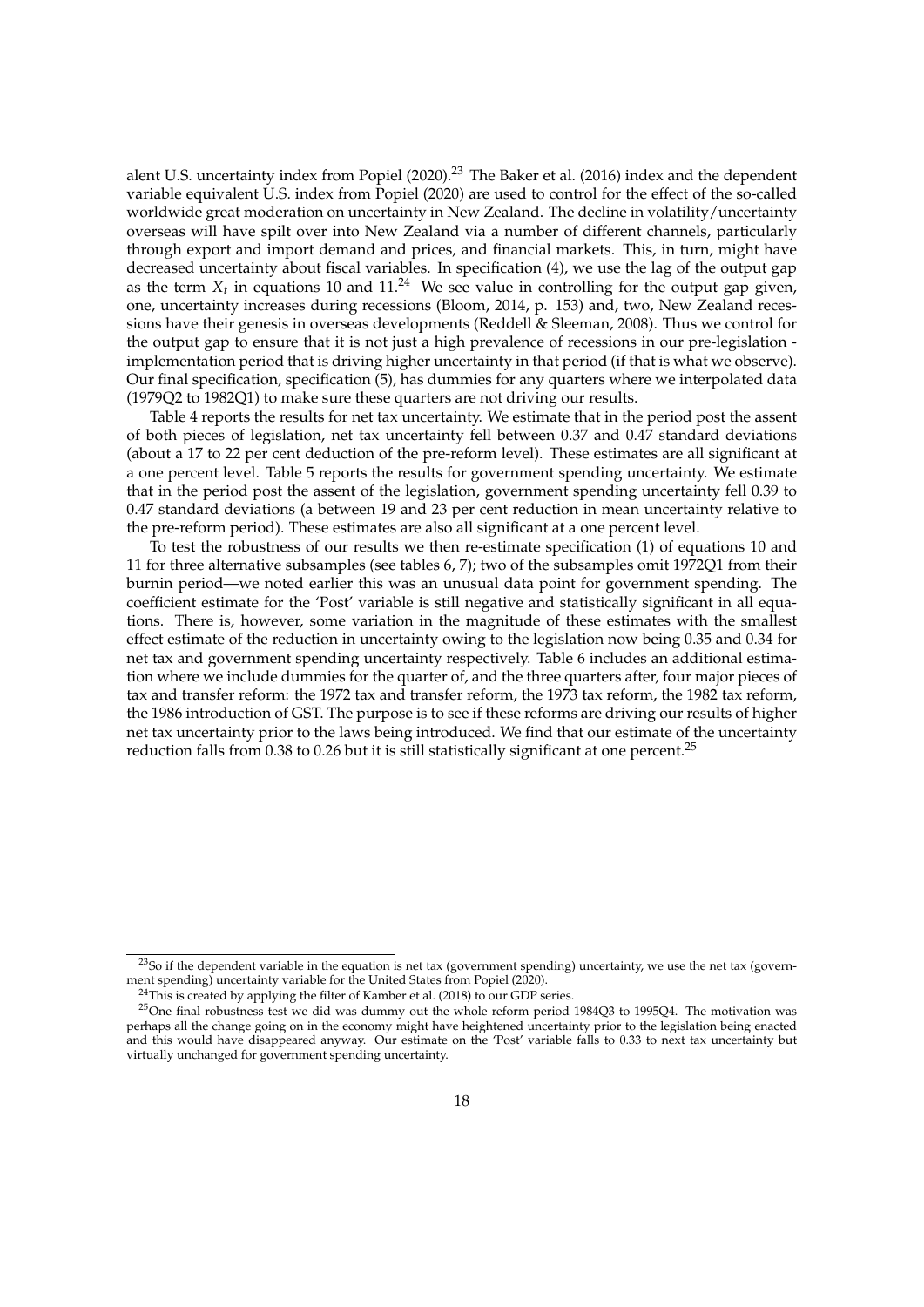|                                                      | Specification:                    |                             |                                    |                             |                                 |
|------------------------------------------------------|-----------------------------------|-----------------------------|------------------------------------|-----------------------------|---------------------------------|
|                                                      | (1)                               | (2)                         | (3)                                | (4)                         | (5)                             |
| During                                               | $-0.171**$<br>(0.083)             | $-0.205**$<br>(0.085)       | $-0.200**$<br>(0.083)              | $-0.172**$<br>(0.083)       | $-0.268***$<br>(0.078)          |
| Post                                                 | $-0.378***$<br>(0.052)            | $-0.371***$<br>(0.055)      | $-0.417^{\ast\ast\ast}$<br>(0.054) | $-0.366***$<br>(0.053)      | $-0.474***$<br>(0.051)          |
| US Net Tax Uncertainty                               |                                   | $-0.054$<br>(0.038)         |                                    |                             |                                 |
| <b>BBD</b>                                           |                                   |                             | $0.002**$<br>(0.001)               |                             |                                 |
| Lag of output gap                                    |                                   |                             |                                    | $-0.024$<br>(0.021)         |                                 |
| Interpolated quarters                                |                                   |                             |                                    |                             | $-0.544***$<br>(0.096)          |
| Constant                                             | $2.067***$<br>(0.040)             | $2.174***$<br>(0.085)       | $1.839***$<br>(0.103)              | $2.060***$<br>(0.040)       | $2.163***$<br>(0.040)           |
| Observations<br>$R^2$                                | 182<br>0.230                      | 174<br>0.213                | 182<br>0.254                       | 182<br>0.236                | 182<br>0.348                    |
| Adjusted $R^2$<br>Residual Std. Error<br>F Statistic | 0.221<br>0.326<br>26.703***       | 0.199<br>0.323<br>15.360*** | 0.241<br>0.322<br>20.178***        | 0.223<br>0.326<br>18.308*** | 0.337<br>0.301<br>$31.729***$ ) |
| Note: HAC standard errors reported                   | $*p<0.1$ ; $*p<0.05$ ; $**p<0.01$ |                             |                                    |                             |                                 |

Table 4: Net tax uncertainty: tests of the 'Post' variable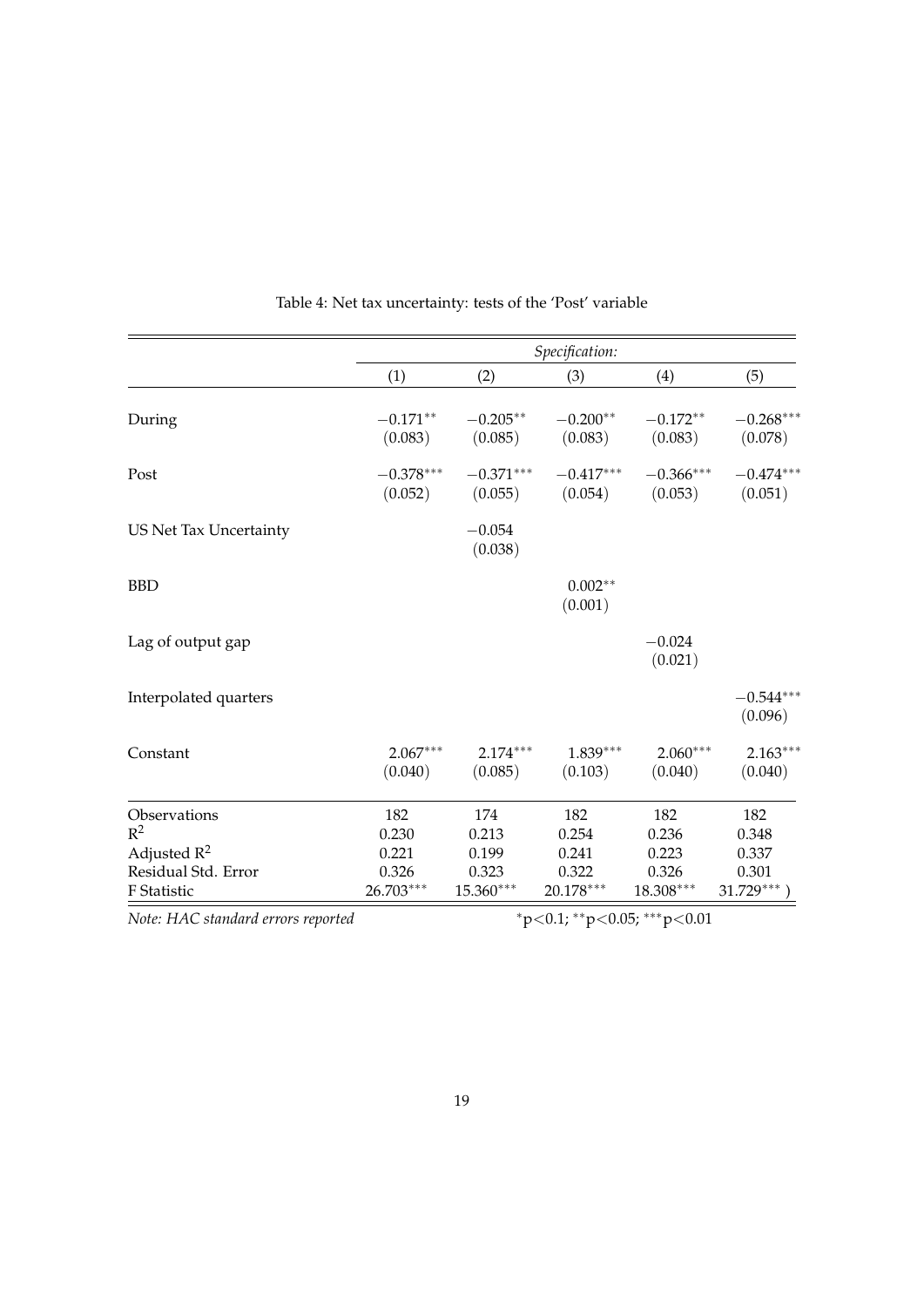|                                                      | Specification:                 |                             |                             |                             |                             |
|------------------------------------------------------|--------------------------------|-----------------------------|-----------------------------|-----------------------------|-----------------------------|
|                                                      | (1)                            | (2)                         | (3)                         | (4)                         | (5)                         |
| During                                               | $-0.002$<br>(0.109)            | $-0.062$<br>(0.107)         | 0.008<br>(0.120)            | $-0.003$<br>(0.103)         | $-0.031$<br>(0.111)         |
| Post                                                 | $-0.405***$<br>(0.053)         | $-0.472***$<br>(0.045)      | $-0.392***$<br>(0.061)      | $-0.388***$<br>(0.058)      | $-0.435***$<br>(0.055)      |
| US Gov't spending uncertainty                        |                                | $-0.642**$<br>(0.308)       |                             |                             |                             |
| <b>BBD</b>                                           |                                |                             | $-0.001$<br>(0.001)         |                             |                             |
| Lag of output gap                                    |                                |                             |                             | $-0.037**$<br>(0.018)       |                             |
| Interpolated quarters                                |                                |                             |                             |                             | $-0.166***$<br>(0.053)      |
| Constant                                             | $1.846***$<br>(0.039)          | $2.430***$<br>(0.268)       | $1.924***$<br>(0.093)       | $1.835***$<br>(0.043)       | $1.875***$<br>(0.042)       |
| Observations<br>$R^2$                                | 182<br>0.528                   | 174<br>0.540                | 182<br>0.533                | 182<br>0.552                | 182<br>0.547                |
| Adjusted $R^2$<br>Residual Std. Error<br>F Statistic | 0.523<br>0.193<br>$100.104***$ | 0.532<br>0.185<br>66.502*** | 0.525<br>0.192<br>67.701*** | 0.544<br>0.189<br>73.045*** | 0.540<br>0.189<br>71.738*** |

Table 5: Government spending uncertainty: tests of the 'Post' variable

*Note: HAC standard errors reported* <sup>∗</sup>p<0.1; ∗∗p<0.05; ∗∗∗p<0.01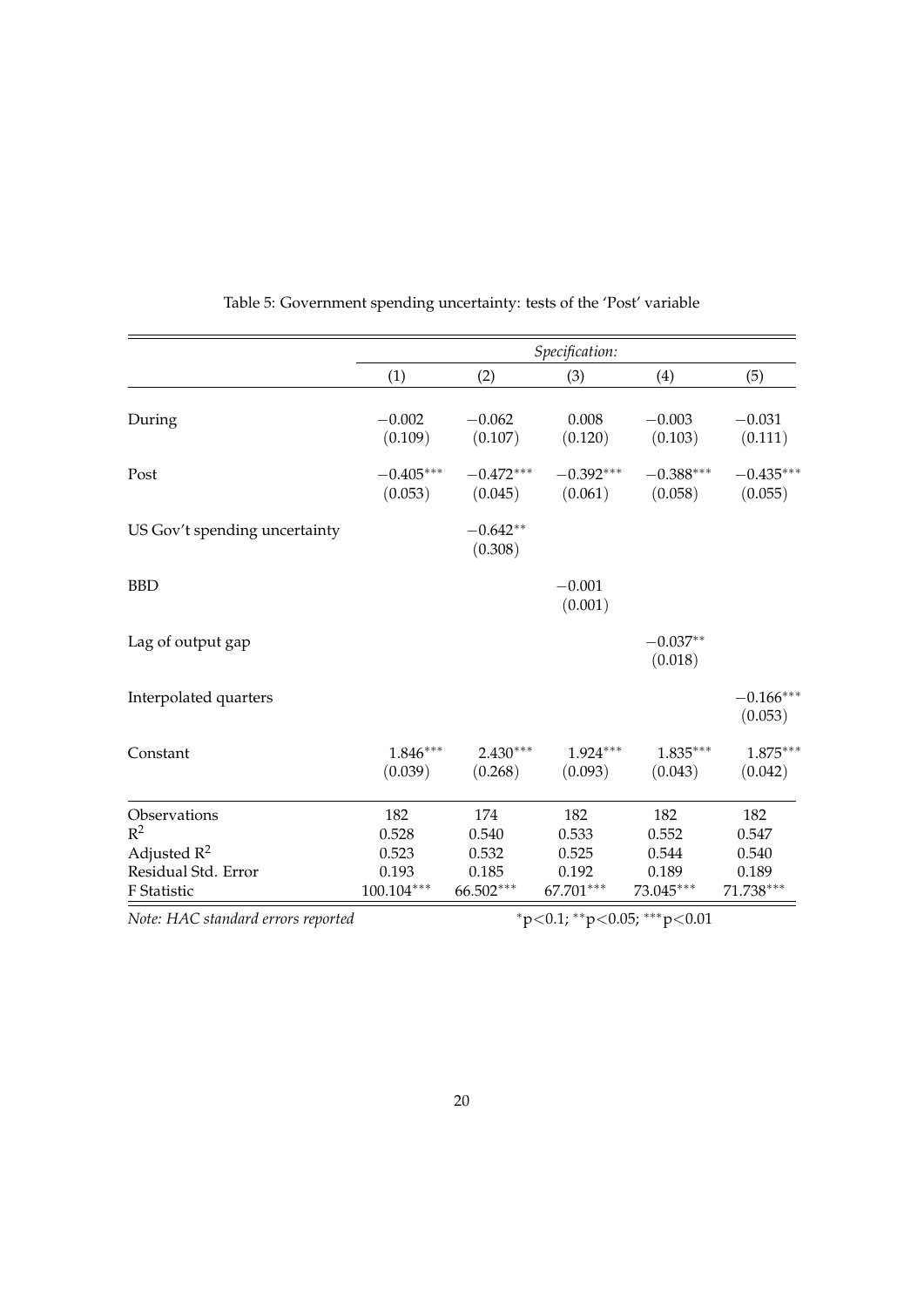|            |                        |                        | Sample:                                         |                                   |                        |
|------------|------------------------|------------------------|-------------------------------------------------|-----------------------------------|------------------------|
|            | (Original)             |                        | (1984Q1-2017Q4) (1984Q1-2010Q4) (1972Q3-2010Q4) |                                   | (Original: tax reform) |
| During     | $-0.171$<br>(0.128)    | $-0.362***$<br>(0.132) | $-0.360***$<br>(0.132)                          | $-0.161$<br>(0.117)               | $-0.075$<br>(0.122)    |
| Post       | $-0.378***$<br>(0.098) | $-0.614***$<br>(0.095) | $-0.615***$<br>(0.103)                          | $-0.350***$<br>(0.099)            | $-0.264***$<br>(0.091) |
| Tax reform |                        |                        |                                                 |                                   | $0.544***$<br>(0.127)  |
| Constant   | $2.067***$<br>(0.081)  | $2.280***$<br>(0.080)  | $2.292***$<br>(0.087)                           | $2.082***$<br>(0.077)             | $1.971***$<br>(0.072)  |
| Note:      | HAC s.e. reported      |                        |                                                 | $*p<0.1$ ; $*p<0.05$ ; $**p<0.01$ |                        |

Table 6: Tax uncertainty: subsamples

|  |  | Table 7: Gov't spending uncertainty: subsamples |
|--|--|-------------------------------------------------|
|  |  |                                                 |

|          | Sample:           |                     |                     |                     |  |
|----------|-------------------|---------------------|---------------------|---------------------|--|
|          | (Original sample) | $(1984Q1 - 2017Q4)$ | $(1984Q1 - 2010Q4)$ | $(1972Q3 - 2010Q4)$ |  |
| During   | $-0.002$          | $-0.007$            | $-0.019$            | 0.009               |  |
|          | (0.109)           | (0.096)             | (0.087)             | (0.107)             |  |
| Post     | $-0.405***$       | $-0.340***$         | $-0.336***$         | $-0.357***$         |  |
|          | (0.053)           | (0.064)             | (0.066)             | (0.060)             |  |
| Constant | $1.846***$        | $1.763***$          | $1.805***$          | $1.832***$          |  |
|          | (0.039)           | (0.057)             | (0.053)             | (0.040)             |  |

*Note: HAC standard errors reported* <sup>∗</sup>p<0.1; ∗∗p<0.05; ∗∗∗p<0.01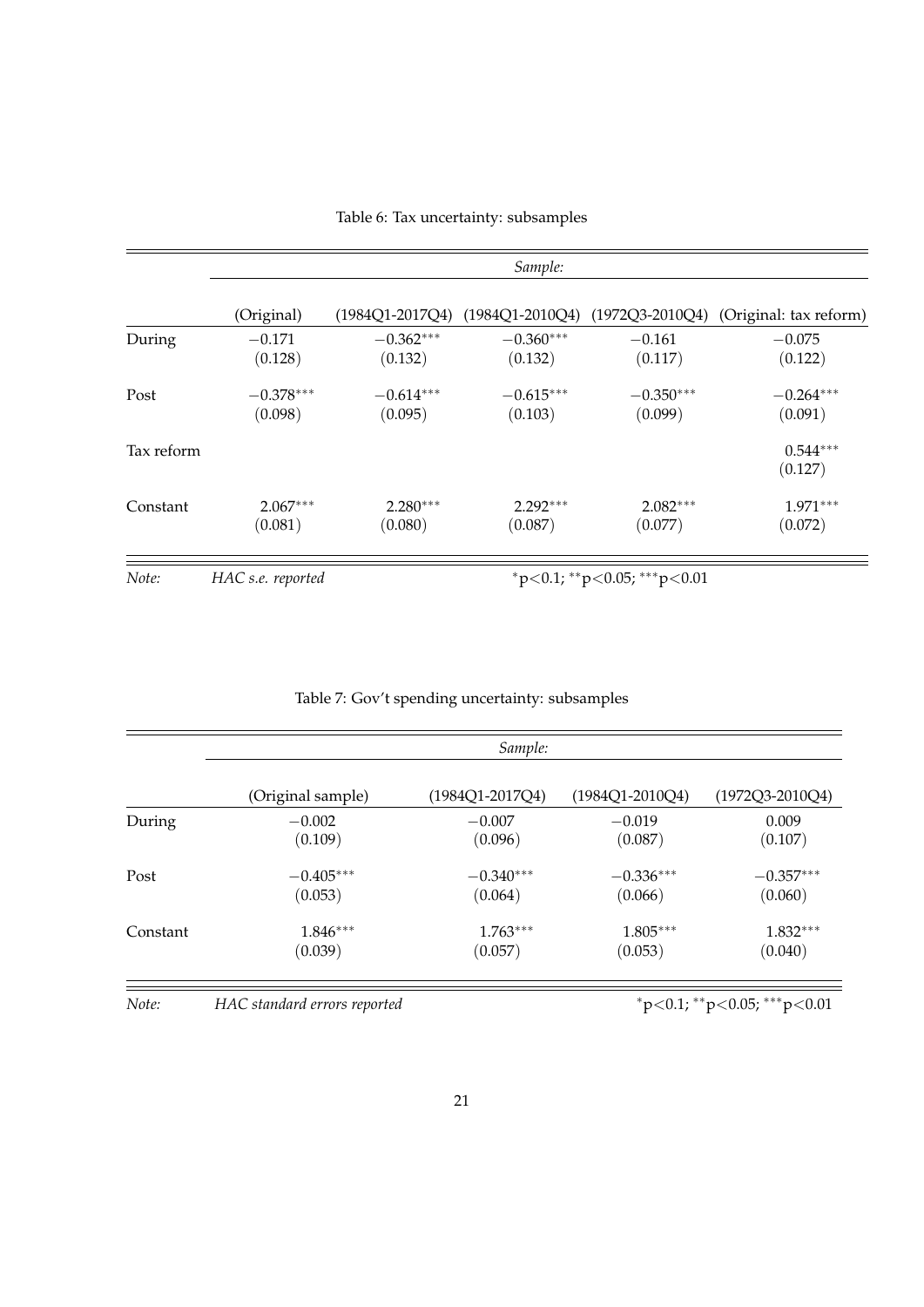| Uncertainty variable   | Break date | Reduction in mean uncertainty |
|------------------------|------------|-------------------------------|
| NZ net tax             | 1993Q3     | 0.4                           |
| NZ government spending | 1993Q1     | 0.4                           |
| US net tax             | 1984Q1     | 0.9                           |
| US government spending | 1987Q1     | 0.1                           |
|                        | 1996Q1     | 0.05                          |

Table 8: Break locations in New Zealand and U.S. fiscal uncertainty series

A final robustness test attempts to look for 'placebo effects' (see Cunningham, 2021, p. 284): statistically significant effects where there should not be any. The first place we would not expect to see the effects of New Zealand fiscal legislation reform is in the US uncertainty data; that is, if there is a (statistically) significant change in the level of US fiscal uncertainty some time between 1989Q3 and 1994Q3 (or just after), it would suggest other factors might be driving the drop in New Zealand fiscal uncertainty we document at that point. The second cause for concern would be if we found any significant reduction in New Zealand fiscal uncertainty prior to the legislative reform rather than at the times of the law changes.<sup>26</sup> Finding either of these things would suggest we should be cautious in attributing the reduction in fiscal uncertainty we observe to the fiscal legislation reform. To test for these occurrences, we apply a Bai-Perron test (Bai & Perron, 2003) for a break in the series to the New Zealand and US fiscal uncertainty series.<sup>27</sup> Table 8 shows the results. The two New Zealand fiscal uncertainty series record a break in 1993, after the Public Finance Act was enacted but before the Fiscal Responsibility Act. This is consistent with Janssen (2001, p.7) who notes 'the [Fiscal Responsibility] Act also codified a number of developments that had evolved in previous years'. The law was catching up to practice. For the US net tax uncertainty, the break occurs in 1984Q1, well before New Zealand's fiscal reform. This is suggestive that any common influences on net tax uncertainty were more likely to lower net tax uncertainty earlier in our sample. With US government spending uncertainty, in contrast, there are breaks in 1987Q1 and 1996Q1 and both these breaks are associated with a reduction in mean uncertainty. The temporal proximity to New Zealand's fiscal law reform of these breaks suggests caution is applied when attributing the reduction in government spending uncertainty in New Zealand as being due to the Public Finance and Fiscal Responsibility Acts. It may be the great moderation, for example, driving the common result between the two countries and our international uncertainty measures included in specifications (2) and (3) of equations 10 and 11 did not adequately control for the great moderation's effects.

## **4 Conclusion**

From 1984-95, New Zealand undertook a wide-ranging reform of its institutions. One component of this reform was the development of two much-lauded, and copied, pieces of legislation guiding fiscal management and policy: the Public Finance Act (1989) and the Fiscal Responsibility Act (1994). And as we argued, both Acts sought to reduce uncertainty about fiscal variables.

This paper evaluated if the aforementioned legislation were successful in reducing net tax and government spending uncertainty. Our results suggest that the legislation most probably reduced

<sup>&</sup>lt;sup>26</sup>If this were the case, it may be the earlier 'pre-intervention' reduction in uncertainty caused our 'Post' variable (our intervention variable ) to be significant.

 $27$ This is implemented in EViews, we assume HAC standard errors, and heterogeneous error distributions across breaks.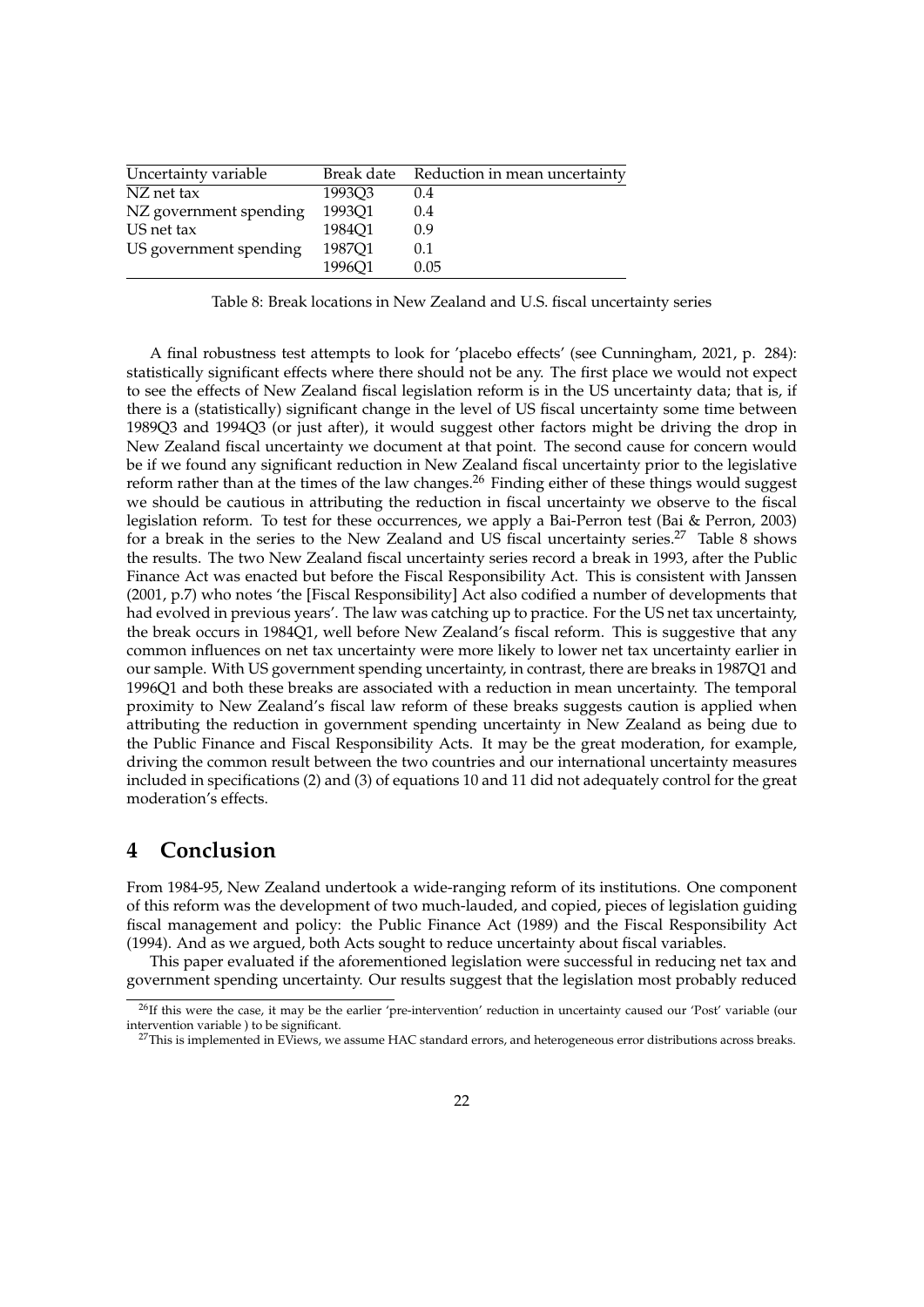net tax uncertainty. However, we are less certain about government spending uncertainty, as one of our robustness tests suggest the fall in government spending uncertainty could reflect other influences, such as the worldwide great moderation. The fact we can be more certain that the Public Finance Act and Fiscal Responsibility Act reduced net tax uncertainty is a positive given another finding of this paper is that net tax uncertainty has been recently more detrimental to output growth than government spending uncertainty. From an institutions point of view, reflecting on our finding that these pieces of legislation reduced (at least) net tax uncertainty, it is interesting that an institution that is enforced more by political commitments than legal means is so effective.

Two pieces of further research come to mind. Firstly, given the legislation also refers to the prudent management of public debt, it would be informative to look at government debt uncertainty when evaluating the legislation's success; Mumtaz and Surico (2018) provide a framework for estimating such uncertainty. Secondly, our measure of uncertainty is based on one-step ahead forecast errors. It would be worth using alternative measures of fiscal policy uncertainty—for example, the newspaper text-based measures of Baker et al. (2016)—to see if the results change. This will be achievable once more of New Zealand's historical newspapers are digitised.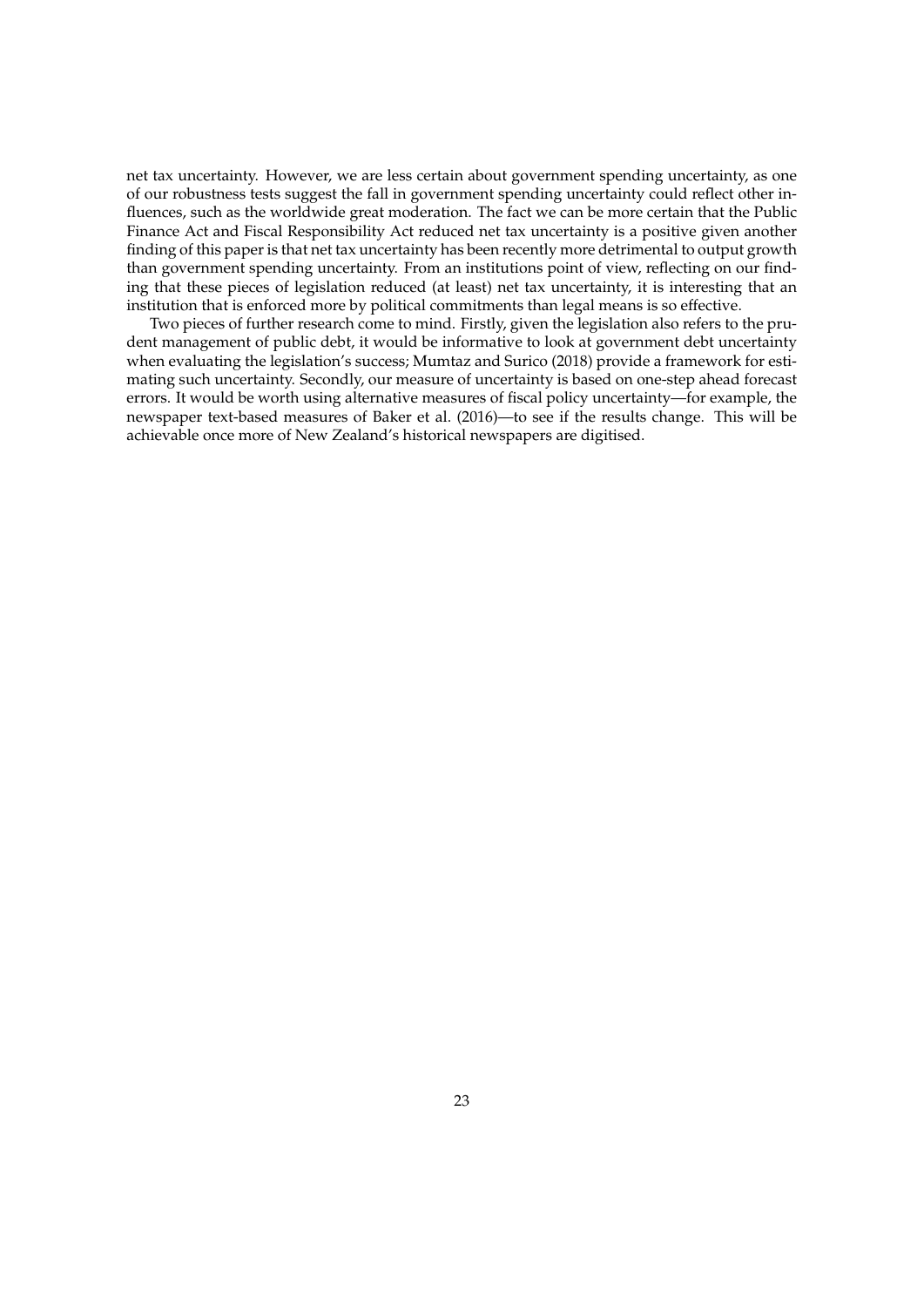# **References**

- Bai, J., & Perron, P. (2003). Computation and analysis of multiple structural change models. *Journal of Applied Econometrics*, *18*(1), 1–22.
- Baker, S., Bloom, N., & Davis, S. (2016). Measuring economic policy uncertainty. *Quarterly Journal of Economics*, *131*(4), 1593–1636. https://doi.org/10.1093/qje/qjw024
- Barker, F. C., Buckle, R., & St Clair, R. (2008). *Roles of fiscal policy in New Zealand* (Working paper No. 2/2008). New Zealand Treasury. https://www.treasury.govt.nz/publications/wp/ roles-fiscal-policy-new-zealand-wp-08-02-html
- Blanchard, O., & Perotti, R. (2002). An empirical characterization of the dynamic effects of changes in government spending and taxes on output. *Quarterly Journal of Economics*, *117*(4), 1329– 1368. https://doi.org/10.1162/003355302320935043
- Bloom, N. (2014). Fluctuations in uncertainty. *Journal of Economic Perspectives*, *28*(2), 153–76. https: //doi.org/10.1257/jep.28.2.153
- Born, B., & Pfeifer, J. (2014). Policy risk and the business cycle. *Journal of Monetary Economics*, *68*, 68–85. https://doi.org/10.1016/j.jmoneco.2014.07.012
- Boston, J. (1993). Reshaping social policy in new zealand. *Fiscal studies*, *14*(3), 64–85.
- Briggs, P. (2003). *Looking at the numbers*. NZIER.
- Buckle, R. A., & Snively, S. (1979). *The budget impact on aggregate demand and the money supply* (Discussion paper No. 24). New Zealand Institute Economic Research. Wellington.
- Chow, G. C., & Lin, A.-l. (1971). Best linear unbiased interpolation, distribution, and extrapolation of time series by related series. *The review of Economics and Statistics*, 372–375.
- Claus, I., Gill, A., Lee, B., & McLellan, N. (2006). *An empirical investigation of fiscal policy in New Zealand* (Working paper No. 6/2008). New Zealand Treasury.
- Cunningham, S. (2021). *Causal inference*. Yale University Press.
- Dalziel, P., & Lattimore, R. (2001). *The New Zealand macroeconomy: A briefing on the reforms and their legacy*. Oxford University Press.
- Dungey, M., & Fry, R. (2009). The identification of fiscal and monetary policy in a structural VAR. *Economic Modelling*, *26*(6), 1147–1160. https://doi.org/10.1016/j.econmod.2009.05.001
- Fernández-Villaverde, J., Guerrón-Quintana, P., Kuester, K., & Rubio-Ramırez, J. (2015). Fiscal volatility shocks and economic activity. *American Economic Review*, *105*(11), 3352–84. https://doi. org/10.1257/aer.20121236
- Gemmell, N., & Gill, D. (2016). The myth of the shrinking state? what does the data show about the size of the state in new zealand, 1900-2015. *Policy Quarterly*, *12*(3).
- Gibbons, M. (2017). Government expenditure in new zealand since 1935: A preliminary reassessment. *Policy Quarterly*, *13*(2).
- Gill, D. (2018). *The Fiscal Responsibility Act 1994: The astonishing success of a weak non-binding policy* (Working paper No. 2018/1). New Zealand Institute of Economic Research.
- Goldsmith, P. (2008). *We won, you lost, eat that! : A political history of tax in new zealand since 1840*. David Ling Publishing.
- Gould, J. D. (1982). *The rake's progress?: The new zealand economy since 1945*. Auckland: Hodder; Stoughton.
- Grindell, D. (1981). *Consolidated national accounts for new zealand on an SNA basis* (Research paper No. 32). Reserve Bank of New Zealand.
- Hall, V., & McDermott, C. J. (2011). A quarterly post-second World War real GDP series for New Zealand. *New Zealand Economic Papers*, *45*(3), 273–298. https://doi.org/10.1080/00779954. 2011.576649